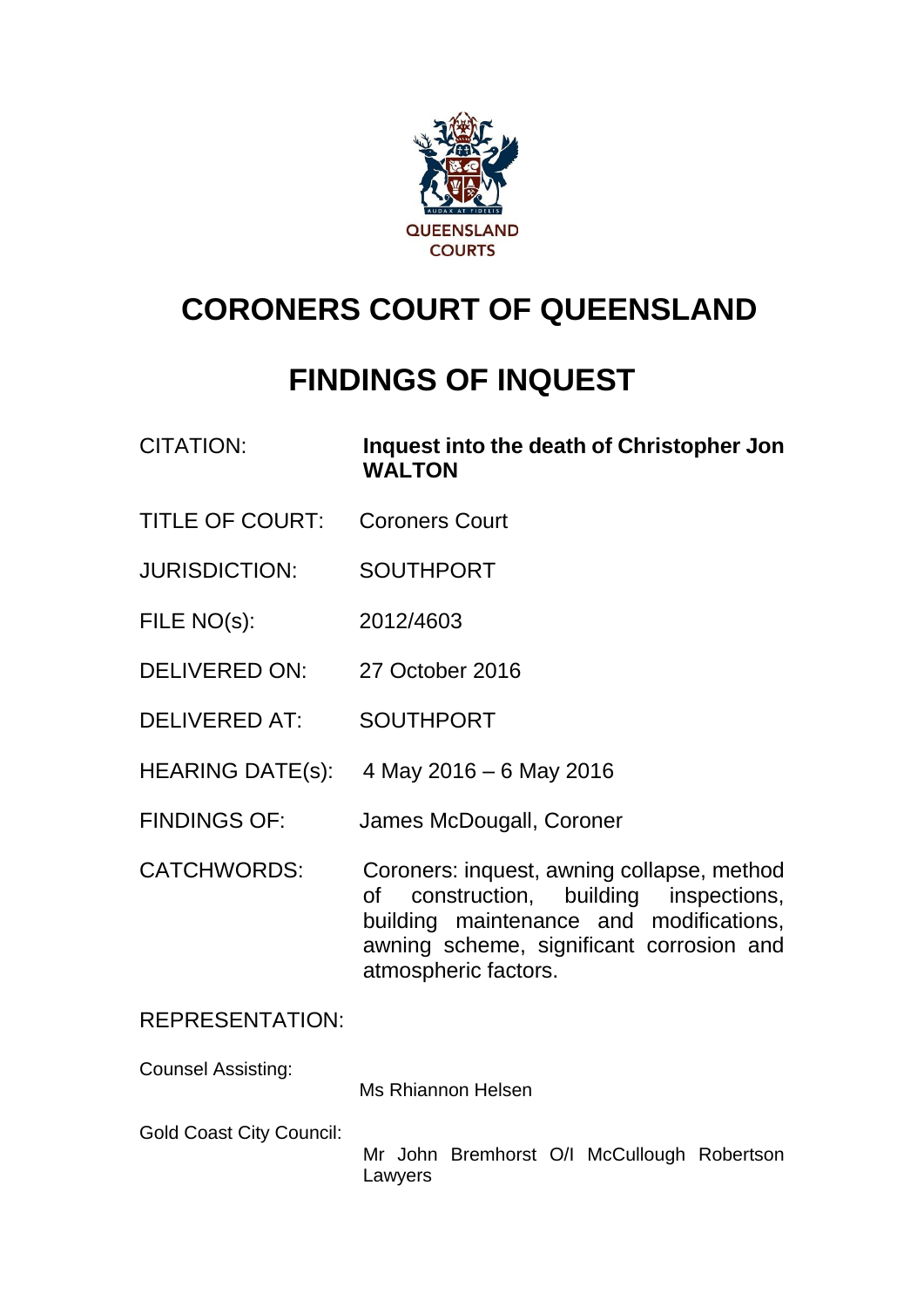|                   | Office of Industrial Relations for Workplace Health & Safety, Queensland:<br>Mr Andrew McCabe, Crown Law |
|-------------------|----------------------------------------------------------------------------------------------------------|
| Gregory Cavanagh: | Mr Ilan Klevansky instructed by Worcester & Co.<br><b>Solicitors</b>                                     |
| Kerry Shepherd:   | Mr Matt Forbes, Shine Lawyers                                                                            |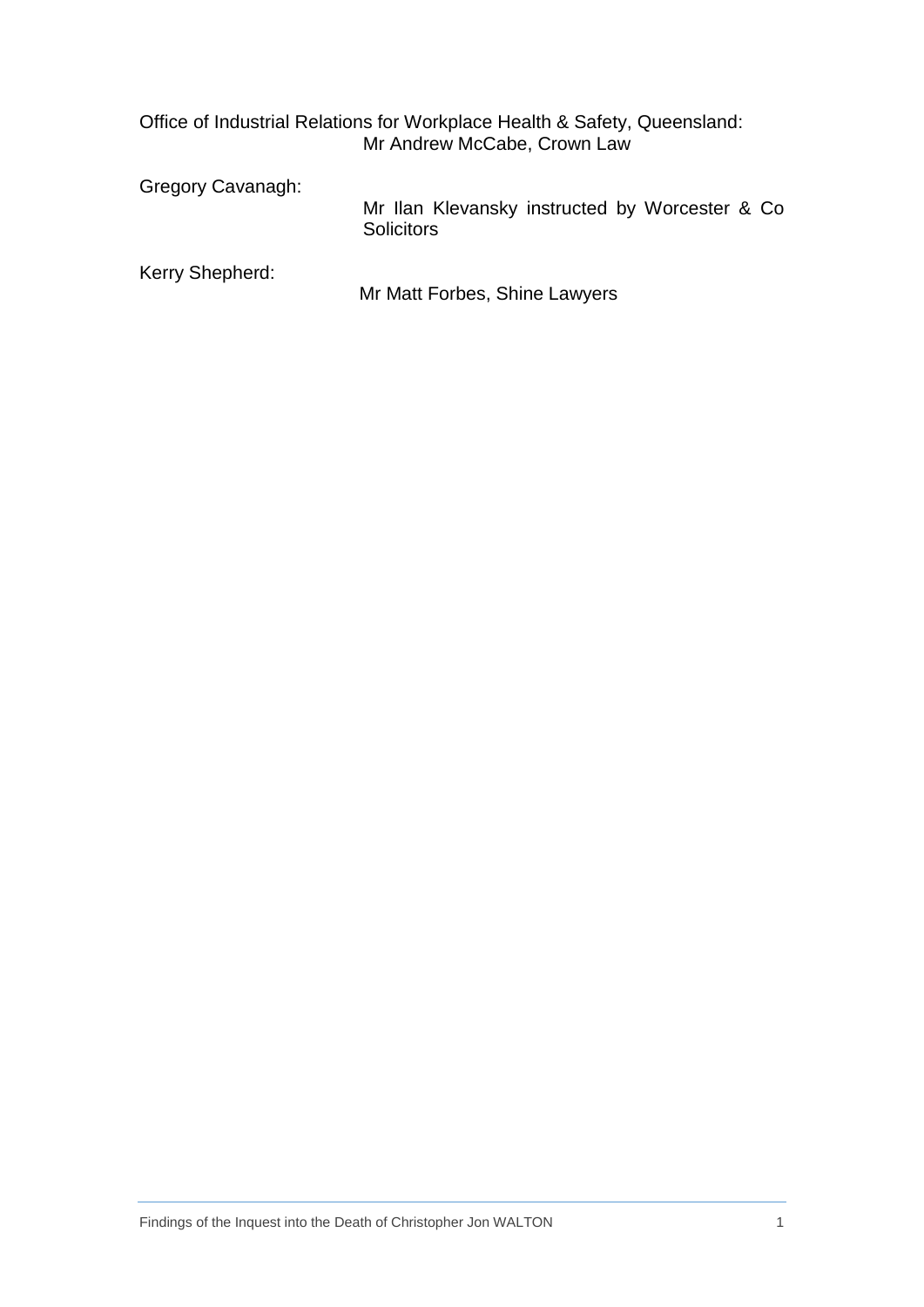# **Contents**

| Technical Report by WHSQ Principal Advisor Engineer,                                                                 |  |
|----------------------------------------------------------------------------------------------------------------------|--|
|                                                                                                                      |  |
|                                                                                                                      |  |
| Bureau Veritas Visual Inspection Program of Awnings across the                                                       |  |
|                                                                                                                      |  |
|                                                                                                                      |  |
|                                                                                                                      |  |
|                                                                                                                      |  |
|                                                                                                                      |  |
|                                                                                                                      |  |
|                                                                                                                      |  |
| The findings required by s45 of the Coroners Act 200329                                                              |  |
| The circumstances and cause of the awning collapse at                                                                |  |
| 37 James Street, Burleigh Heads on 23rd December 2012. 29                                                            |  |
| Whether the construction method used to attach the awning<br>at 37 James Street, Burleigh Heads, is of common use in |  |
|                                                                                                                      |  |
| What further actions and safety measures can be introduced                                                           |  |
| to prevent the future collapse of aged awnings attached to                                                           |  |
| RECOMMENDATIONS IN ACCORDANCE WITH S46 31                                                                            |  |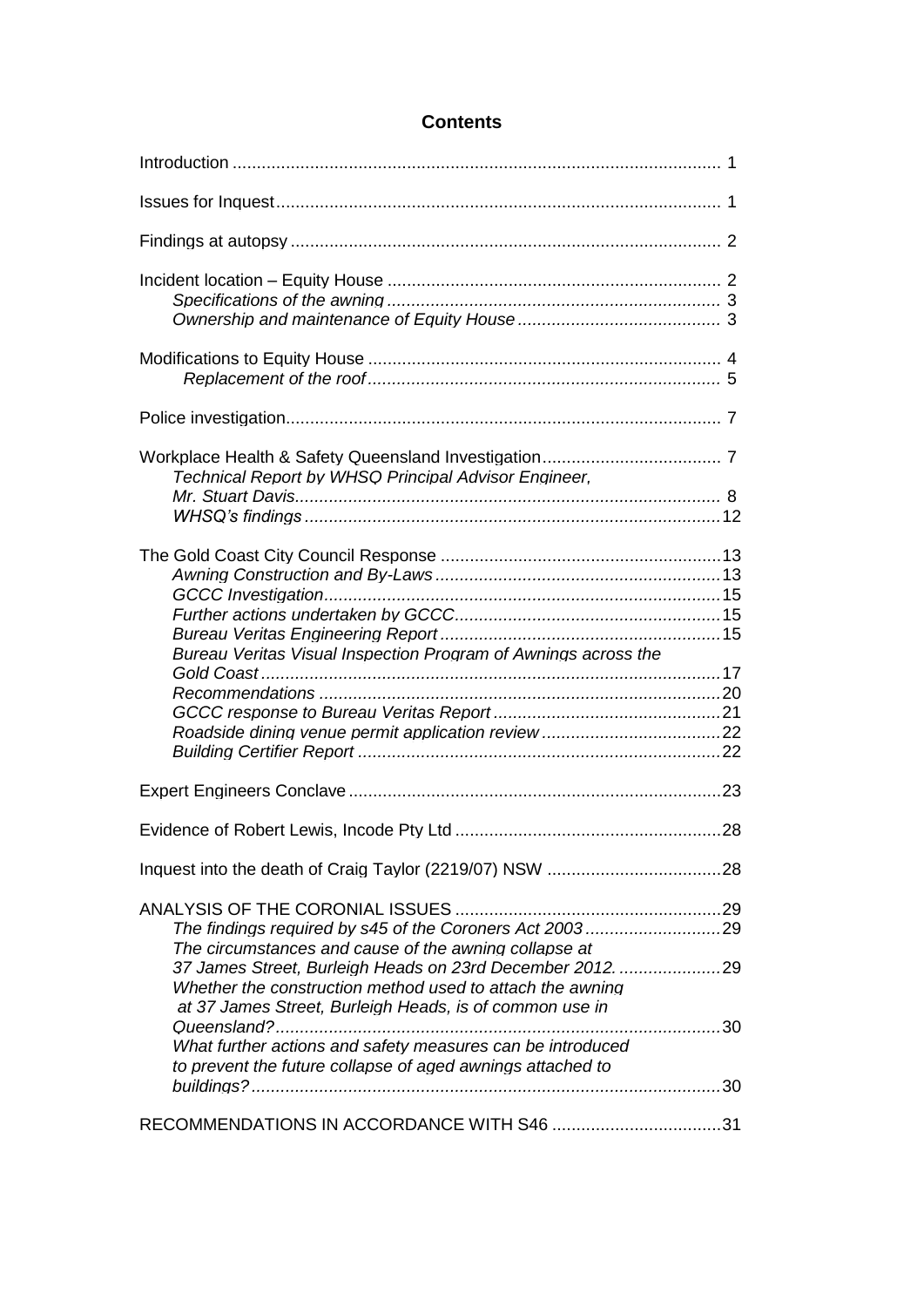## <span id="page-3-0"></span>**Introduction**

- *1.* Mr. Christopher Walton was 54 years of age at the time of his death. He resided in Currumbin Valley with his wife, Kerry Shepherd and son, Finlay. Shortly before midday on 23rd December 2012, Mr. Christopher Walton was walking along the northern side of James Street, Burleigh Heads when he stopped to speak to friends, John and Agnes Webber and their daughter Jillian Petty, who was with her children, Fletcher and Harrison. As they all talked while standing outside of 'Tides Boutique', the awning from 37 James Street ('Equity House') collapsed without warning. Mr. Webber describes hearing a loud noise, like the sound of buckling roofing iron, before the awning collapsed, falling too fast for anyone to react and move to safety. A bystander Ellie Seabrook describes the sound as a *'twisting metal type noise, a loud creaking sort of sound and also a snapping noise'.*
- 2. Mr. Walton became trapped against one of the building pillars, his chest taking the full force of the impact. John and Agnes Webber were also hit by the awning and knocked into an alcove. Jillian Webber was pinned under the awning for some time until it could be lifted, at which time she crawled into 'Tides Boutique', where her children had sought refuge. As a result of the awning collapse, Ms. Petty suffered multiple fractures to her right wrist, as well as fractures to her back and lacerations and bruising to her knee, shin and foot. Mrs. Webber suffered a broken wrist, as well as bruising and swelling to her right knee and lower left leg.
- 3. After being freed from the awning by bystanders, Mr. Walton collapsed. Despite extensive resuscitation attempts by bystanders, which were continued by attending Queensland Ambulance Service ('QAS') officers, Mr. Walton was unfortunately unable to be resuscitated. He was pronounced deceased at 12:17 pm.

#### <span id="page-3-1"></span>**Issues for inquest**

- 4. On 20<sup>th</sup> November 2015 at a pre-inquest hearing, the following issues for the inquest were determined:
	- The findings required by s.45 (2) of the *Coroners Act 2003*; namely the identity of the deceased person, when, where and how he died and the cause of his death.
	- The circumstances and cause of the awning collapse at 37 James Street, Burleigh Heads on 23rd December 2012.
	- Whether the construction method used to attach the awning at 37 James Street, Burleigh Heads, is of common use in Queensland?
	- What further actions and safety measures can be introduced to prevent the future collapse of aged awnings attached to buildings?
	- Examine whether schemes could practicably be introduced in Queensland to prevent the collapse of awnings.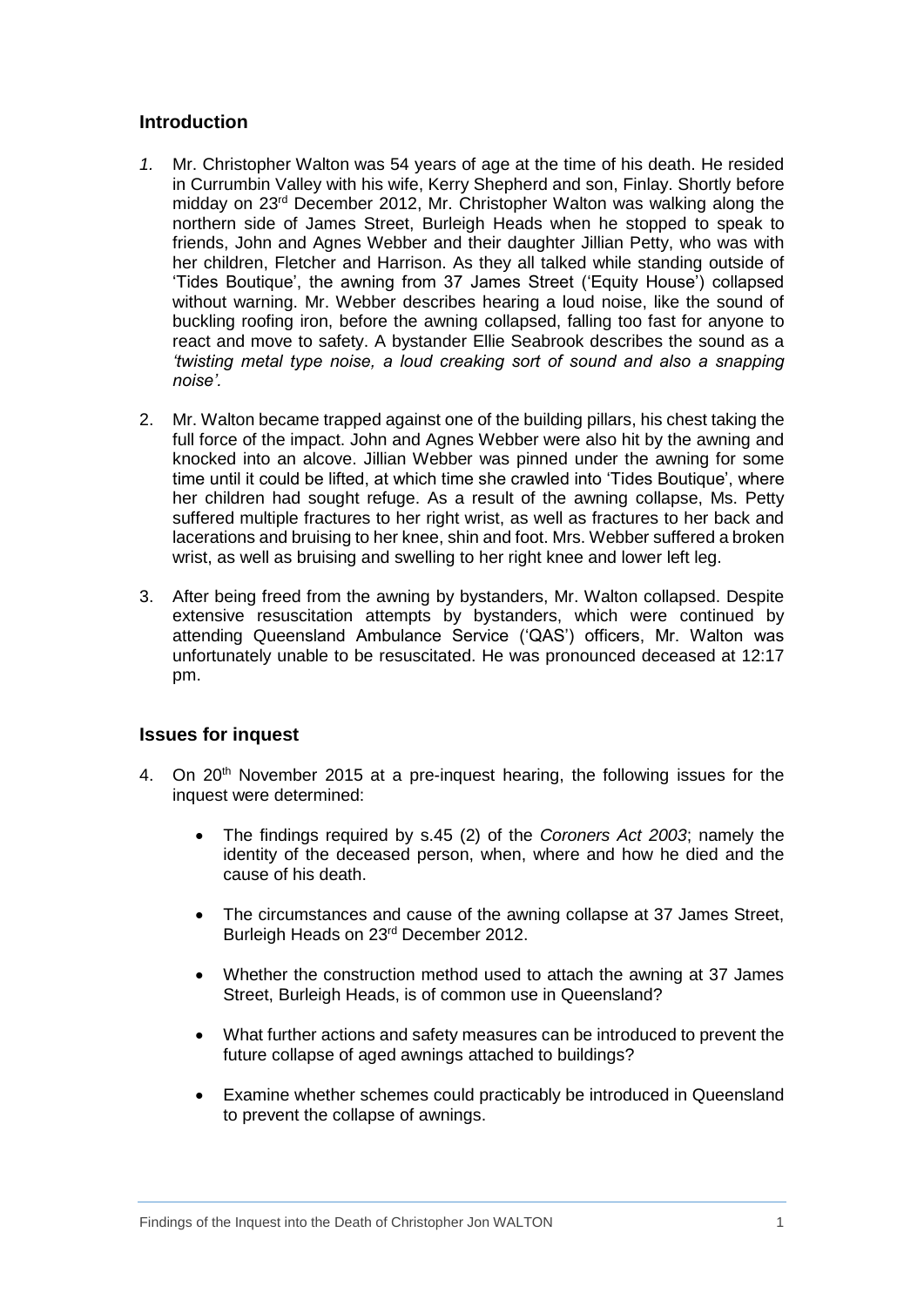5. An inquest into Mr. Walton's death was held at the Coroners Court at Southport over three days from 4<sup>th</sup> May 2016 until 6<sup>th</sup> May 2016. Evidence was received by way of a large volume of exhibits, as well as oral evidence from 19 witnesses. A conclave of four expert engineers also provided evidence concurrently.

# <span id="page-4-0"></span>**Findings at autopsy**

6. On 27th December 2012, an external and full internal autopsy was conducted by Pathologist Dr. Beng Beng Ong. A post mortem CT scan, histology and toxicological testing were also carried out. The external examination revealed relatively mild injuries, including a head laceration and abrasions on the front of the chest, abdomen and back of the torso. In contrast, the internal examination showed extensive crushing-type injuries, including widespread damage to the left chest wall with multiple fractures to the ribs, a large laceration of the left hemidiaphragm with herniation of the abdominal organs through the laceration, a significant amount of haemorrhage in the left chest and abdominal cavities, lacerations of the spleen and mesentery and fractures of the pelvic bones. The cause of Mr. Walton's death was found to be multiple injuries due to or as a consequence of being crushed by the falling awning.

# <span id="page-4-1"></span>**Incident location – Equity House**

- 7. The incident occurred on the public footpath in front of 37 James Street, Burleigh Heads, which is a one way street that contains a large number of retail stores, including dining restaurants, cafes and fashion stores. A majority of the stores on James Street trade 7 days a week. There is angled vehicular parking on the northern side of the street, and parallel parking on the southern side of the street. Wide concrete footpaths are present on both sides of James Street, which are covered by large awnings. It is located some 200 - 300 metres from the beach.
- 8. Records from the Gold Coast City Council ('GCCC') indicate that the building was constructed in 1974. The building awning, however, was constructed at some time between June 1977 and February 1978 when the building was converted into a commercial space. It was initially unclear from the records retained by GCCC as to who the builder was at the time, subsequent information confirmed that Mr. Claus Sievers was the builder of Equity House.
- 9. Equity House is today a two storey commercial building housing six retail and commercial tenancies; three retail clothing stores on the ground level and three tenancies on the upper level. There is an alcove on the western side of the ground level approximately one third of the width of the building. This alcove provides the entrance to a retail clothing store called 'She Shops'. In the alcove there are stairs accessing the upper level of the building. There is a large tiled concrete pillar at the right hand entrance to the alcove and is on the leading edge of the building to the footpath. The pillar is also the corner boundary of the tenancy called 'Tides Boutique', a retail clothing store. Tides Boutique and its neighbour, 'Black Pepper' retail clothing store, occupy the centre and southern tenancies on the ground floor of the building. These tenancies have glass shop frontages with small recessed entrances. The glass shop frontages are also set back approximately 200mm from the front of the tiled pillar. There are similar pillars at the eastern and western ends of the building.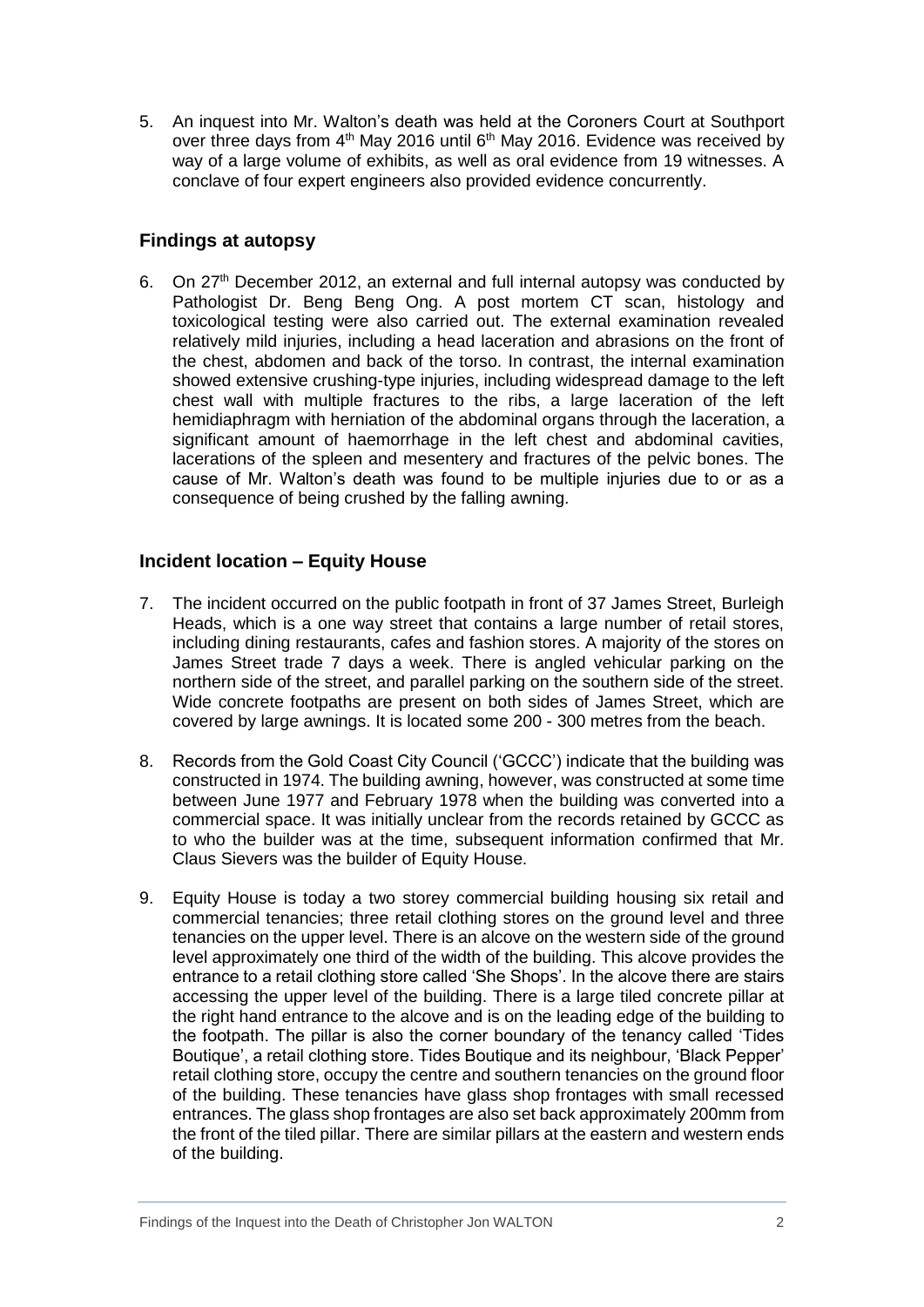#### <span id="page-5-0"></span>*Specifications of the awning*

- 10. Based upon the documentation held by the GCCC, the awning was constructed in 1977 of steel framework covered in tin cladding, a wooden ceiling and was supported at either side of the property by two concrete cantilever beams. There were no supporting posts to the awning at its outside extremities. It was 2.6 metres by 13.2 metres in length, and it overhung the footpath.
- 11. A number of torque controlled expansion anchors were used to connect the awning to the cantilever beams. Two sizes of anchors were used to connect the awning to the cantilever beams – 16 mm diameter and 10 mm diameter anchors. The specifications of the awning, when it was initially constructed, were stipulated by Engineer Antony Tod and Partners Engineers Drawings GS1953, Dwg 3 and provided to the GCCC for approval. The building plans submitted to the GCCC in 1977 in relation to 37 James Street, do not appear to indicate the depth to which the anchors were to be imbedded into the concrete. The Architect for the project was Malcolm R Cummings. The records suggest that the plan submitted was approved by the GCCC and as such was compliant with the requirements of the Factories and Shops Act 1960.

#### <span id="page-5-1"></span>*Ownership and maintenance of Equity House*

- 12. Equity House is currently owned by Mr. Gregory Cavanagh, who purchased the property through Pelican Realty Pty Ltd, Burleigh Waters as an investment property in 2006. The visual structural and timber pest inspection report obtained by Mr. Cavanagh at the time of purchase notes that some cracks and gaps were observed in the block work of the building, however, no structural problems were found. Overall, the building was said to be in fair condition compared to other buildings of a similar age.
- 13. Equity House is managed through Pelican Realty Pty Ltd on Mr. Cavanagh's behalf. The agent manages the leasing and rent collection as well as the day to day management of the building tenancies. Pelican Realty Pty Ltd retains all records of the dates and payments for maintenance and repair work conducted on the building. General maintenance on the building is carried out by Peter Van Dorp, a self-employed general maintenance contractor, who is engaged by Pelican Realty. Mr. Cavanagh describes Mr. Van Dorp as a self-employed contractor who works for various real estate agents and property owners in the Burleigh area. He has worked at Equity House on dozens of occasions since Mr. Cavanagh purchased the building. He met Mr. Van Dorp through Pelican Realty who recommended him.
- 14. In a statement provided following the awning collapse, Mr. Van Dorp says his role at Equity House was to attend to minor repair work on buildings as requested by his clients, such as changing light bulbs, re-painting marked walls and fixing leaky taps. He holds a cabinet making trade certificate, and has been in maintenance for approximately 7 years. He was engaged by Pelican Realty to perform maintenance work on Equity House. However, he was also engaged directly by the building owner, Mr. Cavanagh in relation to other buildings he owns. He estimates that he had been requested to attend to minor maintenance repairs at Equity House for approximately 6 years. He only recalls one major renovation to 37 James Street, which was when the ground floor shop was divided into two,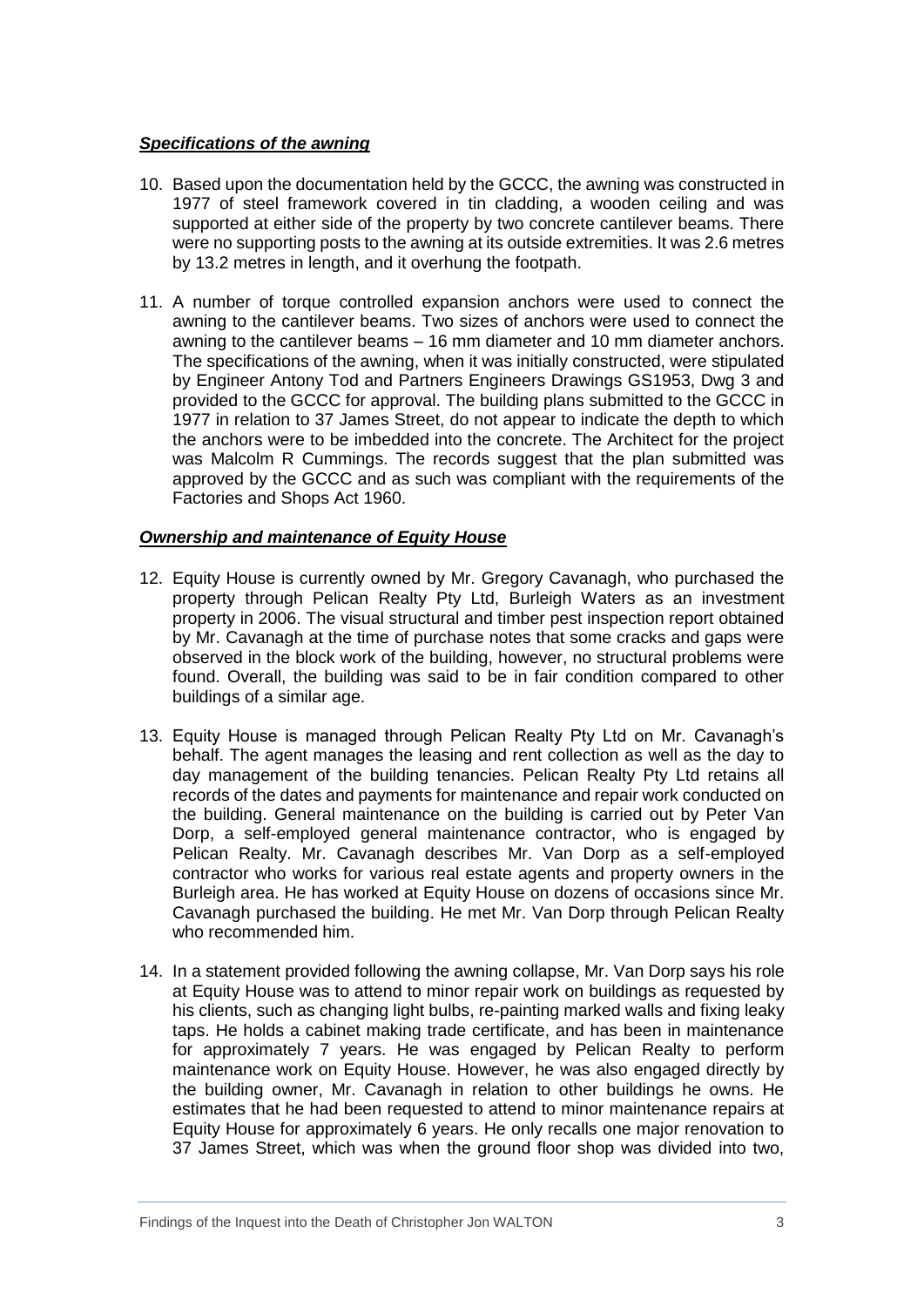which was around 2009. He asserts that in the time he has been attending the building, there has not been any work conducted on the awning aside from replacement of the roofing in May 2012, and the individual tenants installing front signage. All of the invoices issued by Mr. Van Dorp for maintenance work carried out at Equity House were subsequently provided during the course of the coronial investigation. Both Mr. Van Dorp and Mr. Cavanagh were called to give evidence during the inquest.

## <span id="page-6-0"></span>**Modifications to Equity House**

- 15. Records from the GCCC and information obtained from Mr. Cavanagh suggest that a number of modifications were made to the building during its lifetime. In April 1990, GCCC records suggest that approval was given for a satellite dish to be installed on the premises. Engineers from Connell Wagner carried out an independent design review of the proposed antenna installation, which included the wind loads. The installation was found to be structurally satisfactory in all respects. It does not appear that the awning was altered in anyway as a result of this installation.
- 16. In 1995 an office fit out was carried out for the building. This work was approved and does not appear to have structurally altered the building in anyway. In 1997 refurbishment work was approved to be carried out on the building. It appears from the plans that the only work conducted to the awning was the installation of a sign for the Bank of Queensland attached to the fascia of the awning.
- 17. According to Mr. Cavanagh, when he initially purchased the property in 2006, the two downstairs shops were occupied by the Bank of Queensland. After a couple of years, Bank of Queensland vacated the premises. In 2009, Mr. Cavanagh then had the space divided into two shops, one of which was used by his wife for her business, Tides Boutique. Around this time, the frontage of the building was also painted and new sheets of laminex and down lights were also placed underneath the shop awning. Changes were also made to the front glass of the shops at this time. These alterations were undertaken by Marcos Christofis for MCS Shopfitting Pty Ltd. Records held by the GCCC confirm that in 2009, an application was made for a further fit out to be carried out in the building by MCS Enterprises Pty Ltd on behalf of Mr. Cavanagh. Plans for these renovations suggest that the existing under awning signs were to be re-powder coated or painted white. The electrics were also serviced at this time to ensure they were all in working order. Records from the GCCC suggest that there were no structural elements to the internal fit out of the shop and all glazing and shopfront structure were unaltered.
- *18.* Mr. Christofis told the inquest, his company removed all of the corrugated sheets from the underside of the awning and replaced them with a new sheeting. In addition, the front of the awning was capped in Colorbond. The purpose of these changes was to modernize the look of the awning. He stated that his brief from Mr. Cavanagh in relation to the building fit out was to *'tidy the building up, and make it look aesthetically pleasing'.*
- 19. Following removal of the underside of the awning, Mr. Christofis stated that he could see the internal steel frame, and did not observe any corrosion or other issues in relation to the condition of the awning which caused him concern. Mr. Christofis was questioned about the removal of the old metal corrugated sheeting.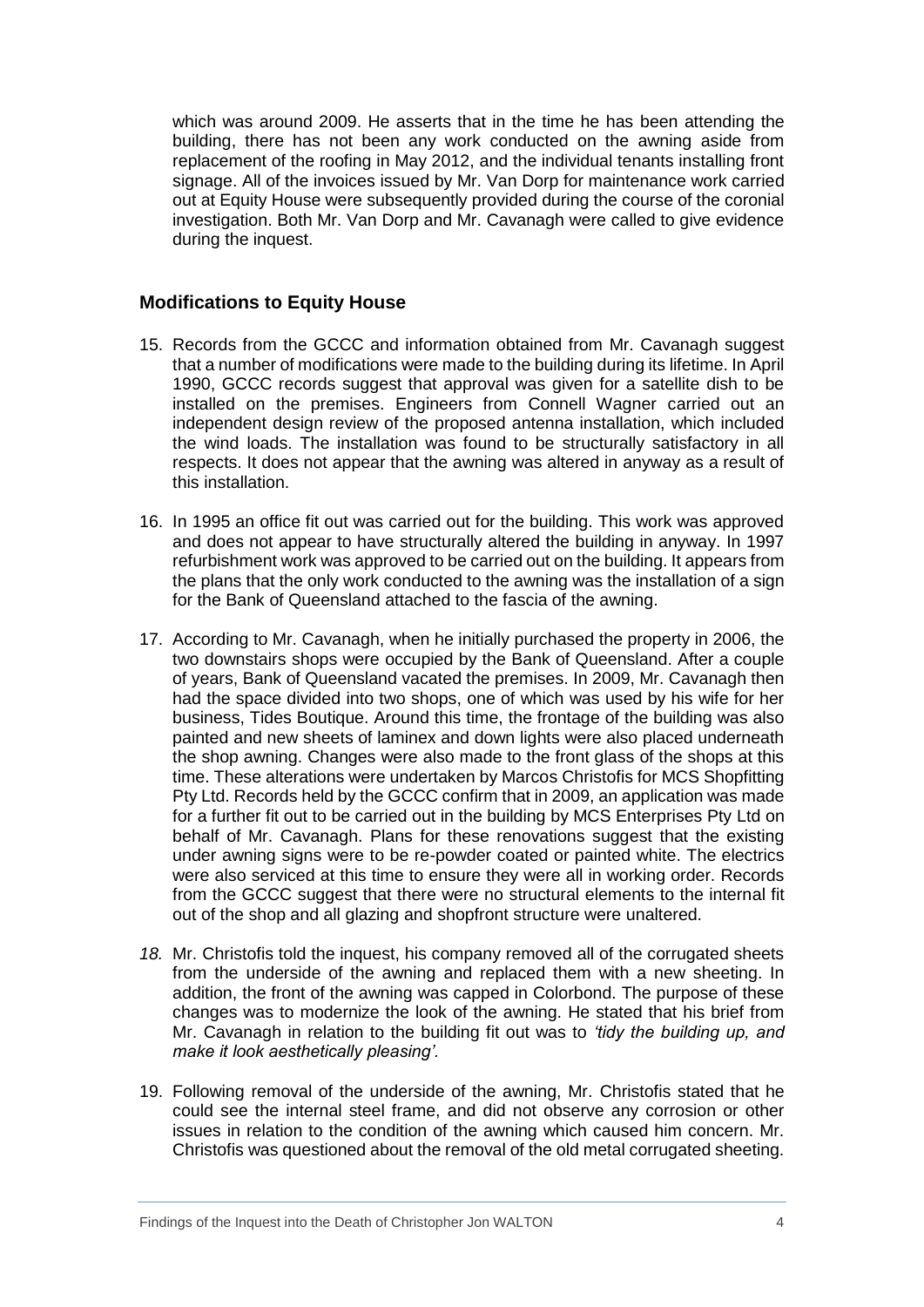Photographs taken following the awning collapse appear to indicate that old sheeting was still in place, but had been covered by a newer sheeting material. Mr. Christofis said it may not have been possible for all of the old sheeting to be removed due to access issues from the adjoining buildings. However photographs taken of the awning following the collapse seem to suggest that a large portion of the original corrugated metal sheeting was still in place and was simply covered by a newer material. In any event Mr. Christofis confirmed that during the course of the work he was engaged to perform on Equity House he did not see anything, which caused him to be concerned about the structural integrity of the awning.

20. In 2010 a further fit out application was sought in relation to Tides Boutique. This was subsequently approved by the GCCC, and does not appear to have included the awning.

#### <span id="page-7-0"></span>*Replacement of the roof*

- 21. Most significantly, in March 2012 Mr. Cavanagh employed a roofing contractor, Top Stuff Plus Pty Ltd, to replace a portion of the building's roof, which included the roofing material of the awning. This work was undertaken after a number of water leaks were experienced in the upper tenancies of the building. According to evidence provided by Mr. Cavanagh during the inquest, there had been between six to eight leaks reported between 2008 and 2012. Invoices for the work performed by Mr. Van Dorp at Equity House suggest that various minor maintenance work had been carried out in response to leakages experienced by a number of tenants, as early as April 2010.
- 22. According to Mr. Andrew Laing, a former tenant at Equity House from 2011 until late 2012, he experienced ongoing water leaking and water damage in his office, which was on the second floor on the eastern side of the building overlooking the awning. He recalls that after a significant rain storm sometime before May 2012, there was water pooled in the corner of his office, which had soiled the carpet (an area that was approximately 1m x 1m). The area that was wet was directly under the window, which was against the wall that the awning joined on the eastern end. He recalls that the water was a dirty brown colour and appeared to contain rust. Mr. Laing also recalled seeing water pool in the gutters on the top of the awning after heavy rain. He subsequently made a number of complaints to Pelican Realty, requesting that work be done on the roof to fix the leaking from the ceiling. The ceiling in his office had started to bow as a result of the water leak. Mr. Cavanagh was aware of the water leakage in Mr. Laing's tenancy.
- 23. Mr. Van Dorp was asked about the water leakages at Equity House. He disagreed that water leakage was a common complaint made by the tenants and described the leaks as *'just minor leaks when it rained'*. Furthermore, he asserted that none of the water leakages were near the awning. Clearly, this does not accord with the account provided by Mr. Laing
- 24. Mr. Cavanagh recalls that in early 2012, Mr. Van Dorp applied silicone in one office upstairs (minor), then in another office (minor), and then to the main roof. There was then a period of rain, then no rain, after which time Mr. Van Dorp was sent back and could not find any problem. Mr. Cavanagh had a number of conversations with Mr. Van Dorp over the years about the building, and recalls requesting him to co-ordinate the roof repairs. When asked during the inquest as to why he decided to replace the roof in 2012, Mr. Cavanagh stated that due to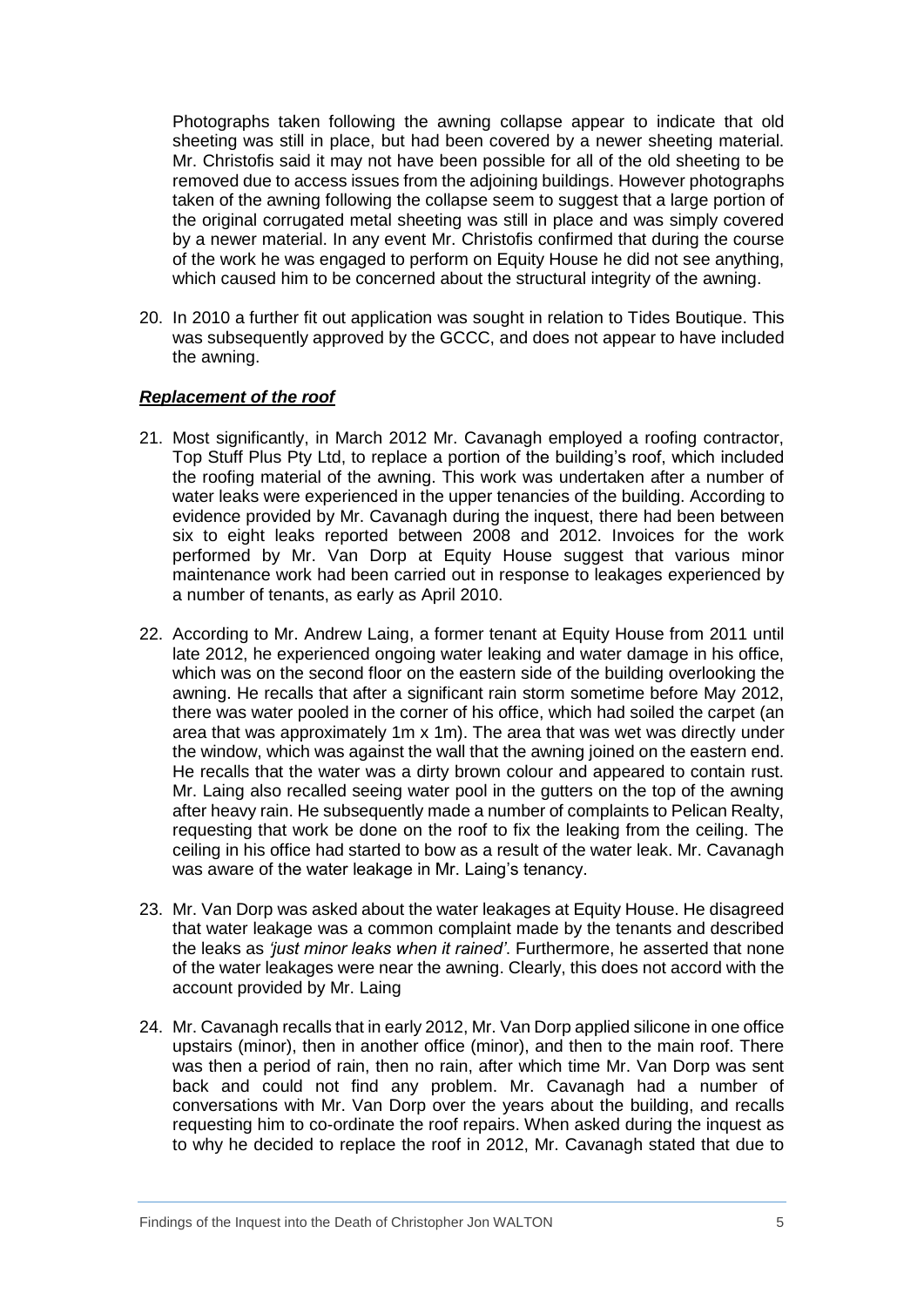the disruption caused to businesses by the recurring leaks he thought it was necessary to have an expert look at the issue.

- 25. In 2012, Mr. Van Dorp made arrangements for Mr. Jerome Smith from Top Stuff Plus Roofing to attend Equity House to determine the source of the water leaks into the tenancies on the upper level of the building, and to quote on replacement of the affected area. Mr. Smith recommended that the roofing iron be replaced in certain areas, as it was corroded. The awning roof was still in reasonable condition and did not require immediate replacement. Nonetheless, Mr. Cavanagh directed that all of the roofing, including that on the awning, be replaced. The reason for this decision was because it was thought to be more cost effective, given it was likely going to need to be done at some point in the near future.
- 26. Mr. Smith was called to give evidence during the inquest. Some two to three years before replacement of the roof at Equity House, he recalled having been engaged to replace a downpipe, which ran from the higher roof onto the awning. He also replaced corroded flashing on the higher roof of the building. He describes the downpipe as running into the box gutter, which was at the back of the awning against the building. In order to provide a quote for replacement of the roof in 2012, Mr. Smith recalls accessing the roof, which included the roof of the awning. He described the higher roof as having a *'fair bit'* of surface rust, and needed to be replaced.
- 27. In relation to the awning, Mr. Smith noted that it appeared as though it had been refurbished. The building and awning tenancy signage at the front, as well as the vertical surface of the awning, appeared to be relatively new compared to the surrounding premises. In addition, electrical and air-conditioning work had been carried out to the upper-roof of the building, which Mr. Smith believes was accessed via the awning. The roof surface of the awning, however, was in a reasonable condition and was solid. He describes it as having *'light rust'*. He had no concern as to the state of the awning, which appeared to be a solid structure with no indication of faults.
- 28. A quote for the work to be performed was subsequently provided by Mr. Smith on 12<sup>th</sup> March 2012. In relation to the awning, Top Stuff Plus were to replace the metal roof surface and associated flashings. There was no structural component to the work carried out. According to Mr. Smith, all discussions in relation to the scope of the work to be carried out at Equity House were had with Mr. Van Dorp. No engineering plans were provided in relation to the replacement of the roof.
- 29. Upon approval of the quote, Mr. Smith undertook replacement of the higher roof and awning at Equity House. Ladders were used to access the roof surfaces for the purpose of replacing the roofing. As it was a relatively small job, it was completed in four days, one of which was spent on the awning. A normal practice for the replacement of the roof was followed, in that the workers were standing on the roof areas to remove the existing roof sheet and then installing the new sheet. As James Street is a heavy traffic area, and due to power lines running above the front of the building, Mr. Smith made the decision to lift all of the roof sheets up by crane from the car park at the rear of the building, The roof sheeting was then stored on the upper roof, and passed down to the awning as needed. The new roofing installed was "Stratco Superdek" with a per square metre weight of approximately 4.28 kg/sqm. The original roofing, which was replaced was "Kliplock" with a per square metre weight of approximately 5.62 kg/sqm.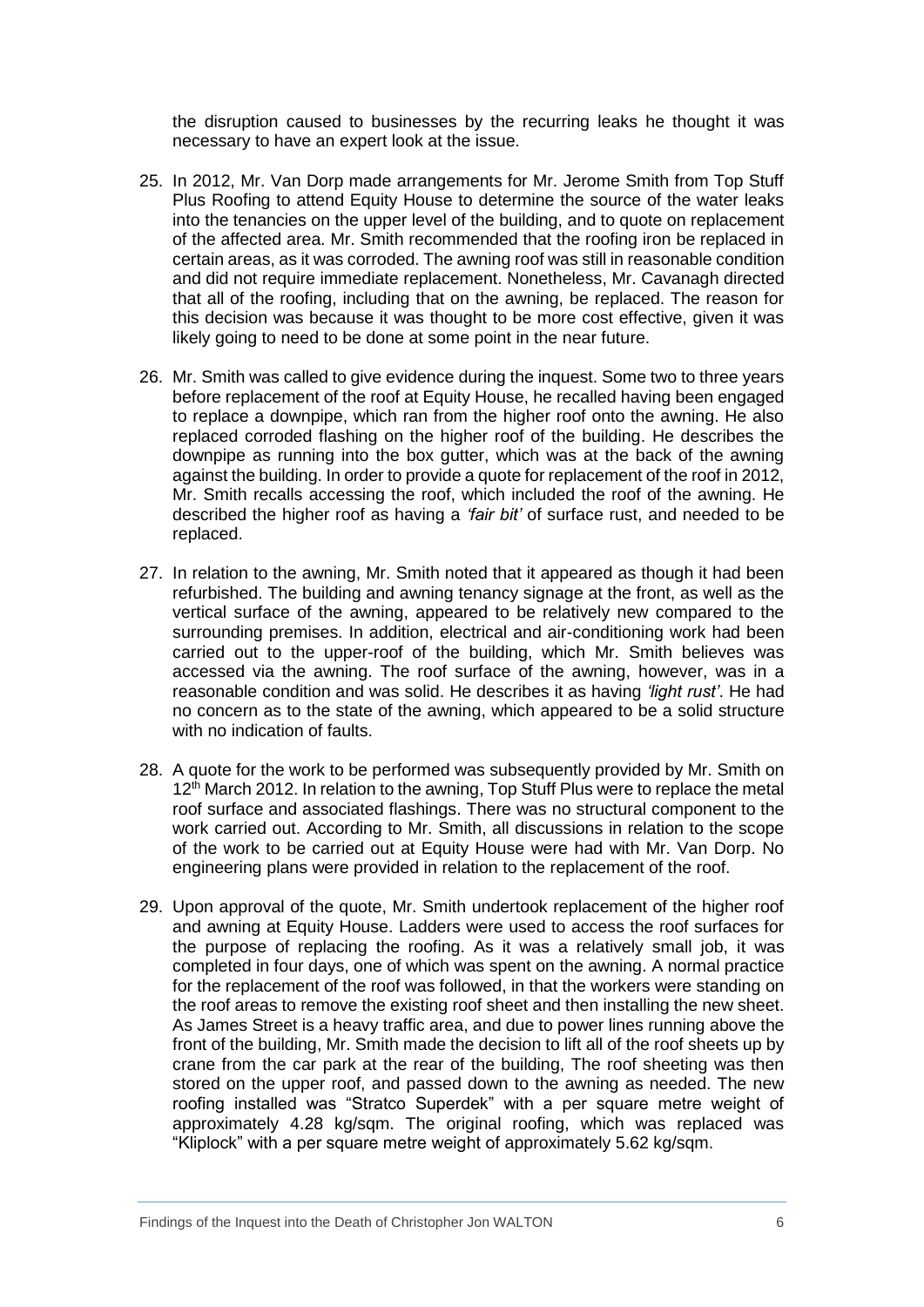- 30. Mr. Smith describes removing the roof of the awning by pulling off the roof sheeting, following which parts of the inside of the awning were visible. He recalls that the awning had a long steel beam at the front (street side), which he thought was unusual. He stated in evidence at the inquest that there was nothing he saw inside the awning, which gave him cause to raise any concern as to its structural integrity with the building owners. However, he did notice that the box gutter which ran along the front wall of the building on the awning appeared to have been leaking, as bitumen coating had been used to repair it.
- 31. During the inquest, Mr. Cavanagh was asked whether he had considered engaging someone suitably qualified to assess the building structurally, given the leakages. Mr. Cavanagh stated that based upon the feedback he had received from Mr. Van Dorp, he thought the leaks were very minor. Furthermore, Mr. Cavanagh claims that he had never observed or heard about anything that may have been structurally unsound in relation to the awning or any other part of the building, nor had he ever received any complaint or advice from any tenant in the building in relation to the integrity of the awning.

# <span id="page-9-0"></span>**Police Investigation**

- 32. Following the awning collapse, it was determined that the investigation into the incident would be collaborative between Police and Workplace Health and Safety Queensland ('WHSQ'). Police were tasked with obtaining any available CCTV footage of the incident, as well as statements from those that had witnessed the awning collapse, whereas WHSQ were responsible for determining the cause of the collapse.
- 33. On 15<sup>th</sup> May 2014. Police submitted a Coronial Report in relation to the investigation conducted following Mr. Walton's death. The investigation was conducted by Plain Clothes Senior Constable Barry McAuliffe of the Gold Coast District Criminal Investigation Branch.
- 34. On the day of the incident, Police attended the scene after receiving a number of 000 calls from the public. The Queensland Fire and Rescue Service were already in attendance, and had secured the collapsed awning preventing it from further movement. A forensic examination of the incident location was subsequently conducted and photographs of the scene were taken. A number of statements were obtained from various witnesses who had seen the awning collapse. While at the scene, Police contacted WHSQ to advise them of the incident. Police also contacted the GCCC, who advised that there were no CCTV cameras, which captured the incident location. Further enquiries were then made with other businesses on James Street, however, no CCTV footage of the incident was able to be obtained.

# <span id="page-9-1"></span>**Workplace Health and Safety Queensland Investigation**

35. WHSQ subsequently completed an investigation into the cause of the awning collapse. On 2nd August 2013, a Coronial Investigation Report, with various annexures, signed by Regional Investigations Manager, K Archer, was submitted. WHSQ Principal Inspector, Mr. Allan Goodwin was the nominated officer responsible for investigating the cause of the awning collapse at James Street. He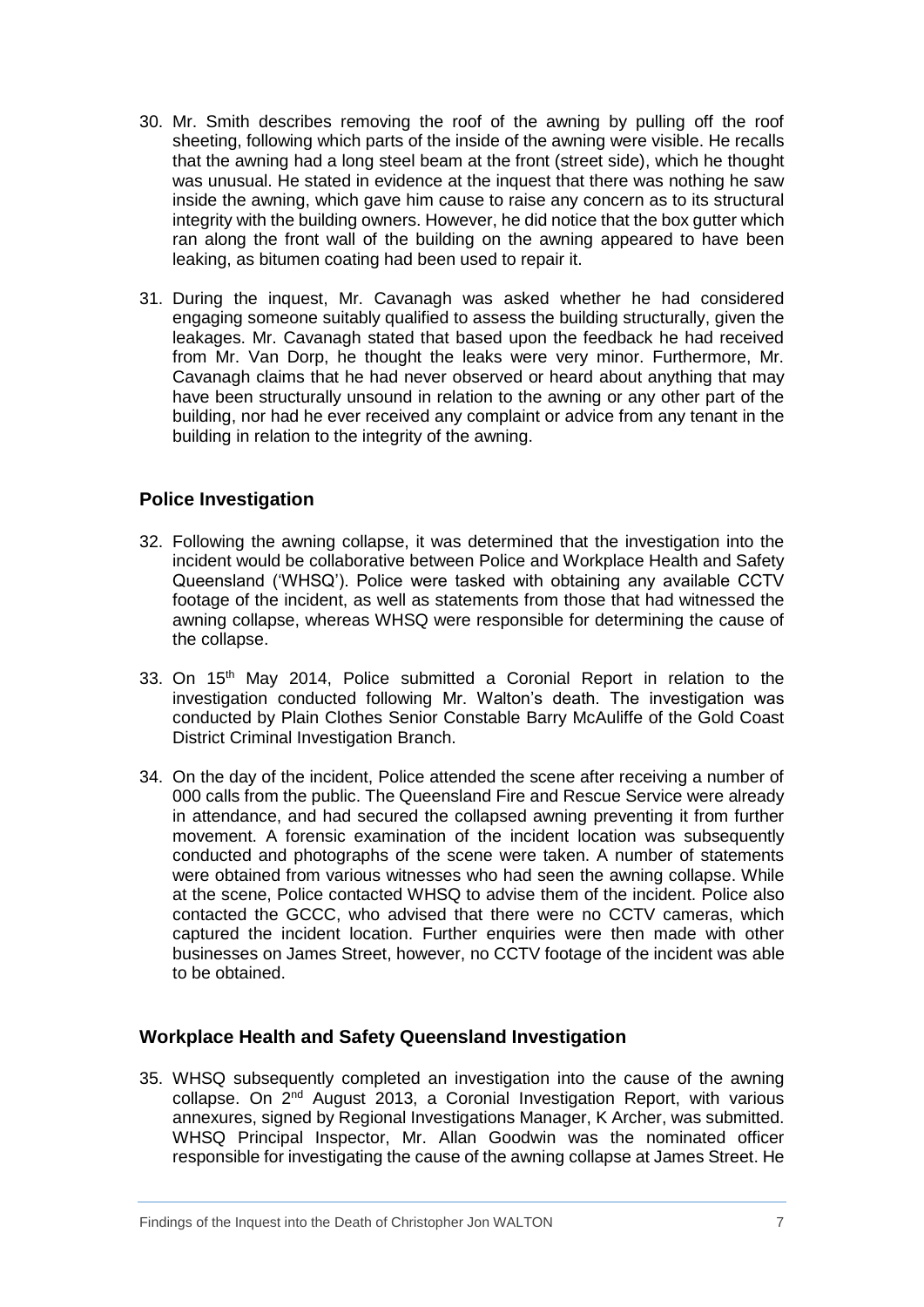attended the scene on the date of the collapse after being notified of the incident by Police. Upon arriving at the scene, Inspector Goodwin noticed that the large awning had fallen, however was still attached to the front of the building completely blocking the entire front entrance. The awning was later removed and stored. On 20th February 2013, Inspector Goodwin conducted a further inspection of portions of the collapsed awning at Frater Demolition Yard. He observed that the steel pieces of awning were sections of the end pieces that contained the bolts that attached the steel beam to the masonry block beam of the building. Inspector Goodwin subsequently seized the pieces of steel awning and sheeting.

- 36. On 12th April 2013, Inspector Goodwin met with Dr. Richard Clegg, Principal Consultant to Bureau Veritas, engineering consultants engaged by GCCC. During this meeting, Dr. Clegg inspected the pieces of steel awning and photographed the bolts used to attach the steel.
- 37. During the course of Inspector Goodwin's investigation he made a number of inquiries and sought various documentation from different parties including, Mr. Cavanagh, the GCCC, the Calliden Group (insurers), Top Stuff Plus Pty Ltd and Pelican Realty. Inspector Goodwin also spoke to several tenants of Equity House in relation to their opinions of the building and awning prior to the collapse. These statements suggest that none of the tenants had any concerns as to the condition of the awning prior to the incident. The only concerns expressed were in relation to water leaks into the upper level tenancies.

#### <span id="page-10-0"></span>*Technical Report by WHSQ Principal Advisor Engineer, Mr. Stuart Davis*

- 38. On 27<sup>th</sup> May 2013, WHSQ Principal Advisor Engineer, Mr. Stuart Davis prepared a technical report in relation to the cause of the awning collapse. Mr. Davis also commented upon the suitability of the awning design from a safety perspective. Mr. Davis did not attend the scene of the awning collapse, rather he accessed information from Mr. Goodwin, other engineering reports and photographs of the scene as taken by Police.
- 39. Mr. Davis gave evidence during the inquest. In relation to the sequence of the awning collapse, Mr. Davis was of the view it occurred as follows:
	- (a) Progressive corrosion of the fascia beam end plate and packing plate at the western and outside end of the awning, has caused the expansion anchors that pass through the plate to be partially prised out of the concrete cantilever beam.
	- (b) Due to self-weight of the awning and possible wind loading, the face of the block work on the western concrete cantilever has started to fail (crack and fall apart) in the vicinity of the expansion anchors connecting the awning fascia beam to the end of the cantilever.
	- (c) After the western end failed, the remaining embedment depth was inadequate to hold the anchors and they have pulled out of the concrete.
	- (d) The western end of the awning has then started to drop downwards and this has initiated failure of the block work at the eastern end of the awning.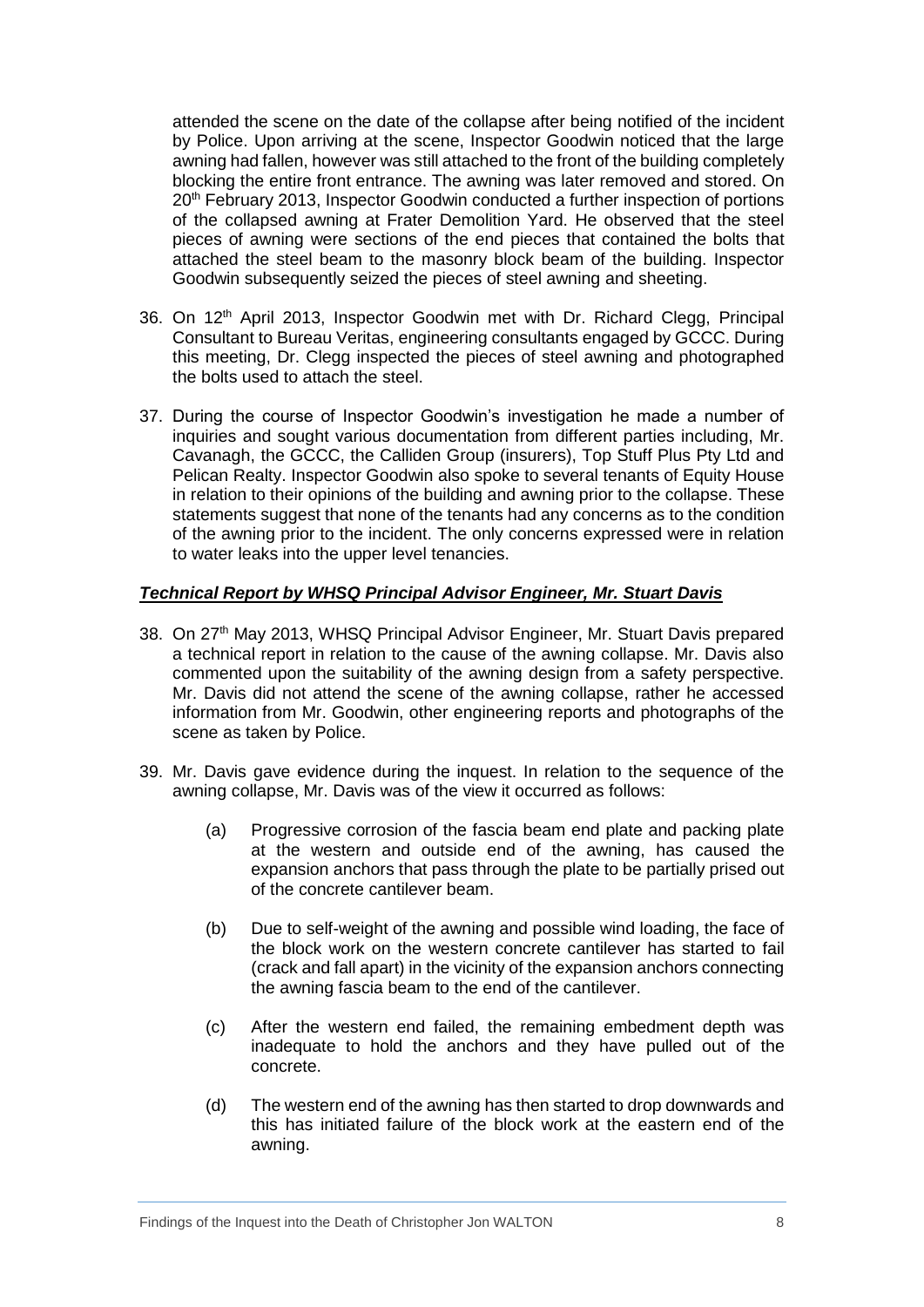- (e) The connections between the back edge of the awning to the shop façade beam have prevented the back of the awning dropping to the ground.
- (f) The awning has then pivoted downwards coming to rest in front of the building.
- 40. Mr. Davis notes that a number of torque controlled anchors were used to connect the awning to the cantilever beams. Two sizes of anchors were used to connect the awning to the cantilever beams – 16 mm diameter and 10 mm diameter anchors. He notes that although all of the anchors from the awning, which are now in the possession of WHSQ, are severely corroded, it appears that the anchors have the following nominal dimensions:
	- *(a) 16 mm diameter anchors:*
		- *Anchor diameter (end): 16 mm*
		- *Overall length: 75 mm*
		- *Shield Length: 55 mm estimated*
		- *Thread diameter: 12 mm*
	- *(b) 10 mm diameter anchors:*
		- *Anchor diameter (end): 10 mm*
		- *Overall length: 65 mm*
		- *Shield length: 50 mm*
		- *Thread diameter: 8 mm*
- 41. Mr. Davis notes that the main structural member that runs along the outside edge of the awning is a 380mm deep by 100mm wide steel channel fascia beam. Both ends of this beam have 10 mm thick steel plate welded at right angles to the length of the beam. Two holes have been drilled through the ends of the steel plate so that the 16 mm expansion anchors can pass from the fascia beam to the concrete cantilever beams. At the western end of the fascia beam a 10 mm packing plate had been inserted between the end of the fascia beam and the concrete cantilever beam. This packing plate was slotted to allow for the expansion anchors to pass through.
- 42. Mr. Davis notes that in terms of awning design from a safety perspective, the greatest risk posed is that parts of the awning may be dislodged and either fall or be blown onto persons or vehicles, or that the awning itself will collapse, as was the case in this incident. An awning designer needs to consider loadings for the awning, including the dead load from the self-weight of the awning, live loads applied by persons that need to access the awning, wind loading and environmental factors.
- 43. The awning in this case remained in place for some 35 years, which Mr. Davis suggests indicates that the original design was able to resist environmental loads for some time. However, when the awning did fail this occurred catastrophically with no warning. When compared to other awning structures on small retail businesses, the main part of the awning itself is a typical structure, consisting of steel framework, metal roofing and cosmetic features. However, Mr. Davis notes that the *means of supporting* the awning is relatively unique in that the awning itself is supported by a re-enforced concrete cantilever beam at each end of the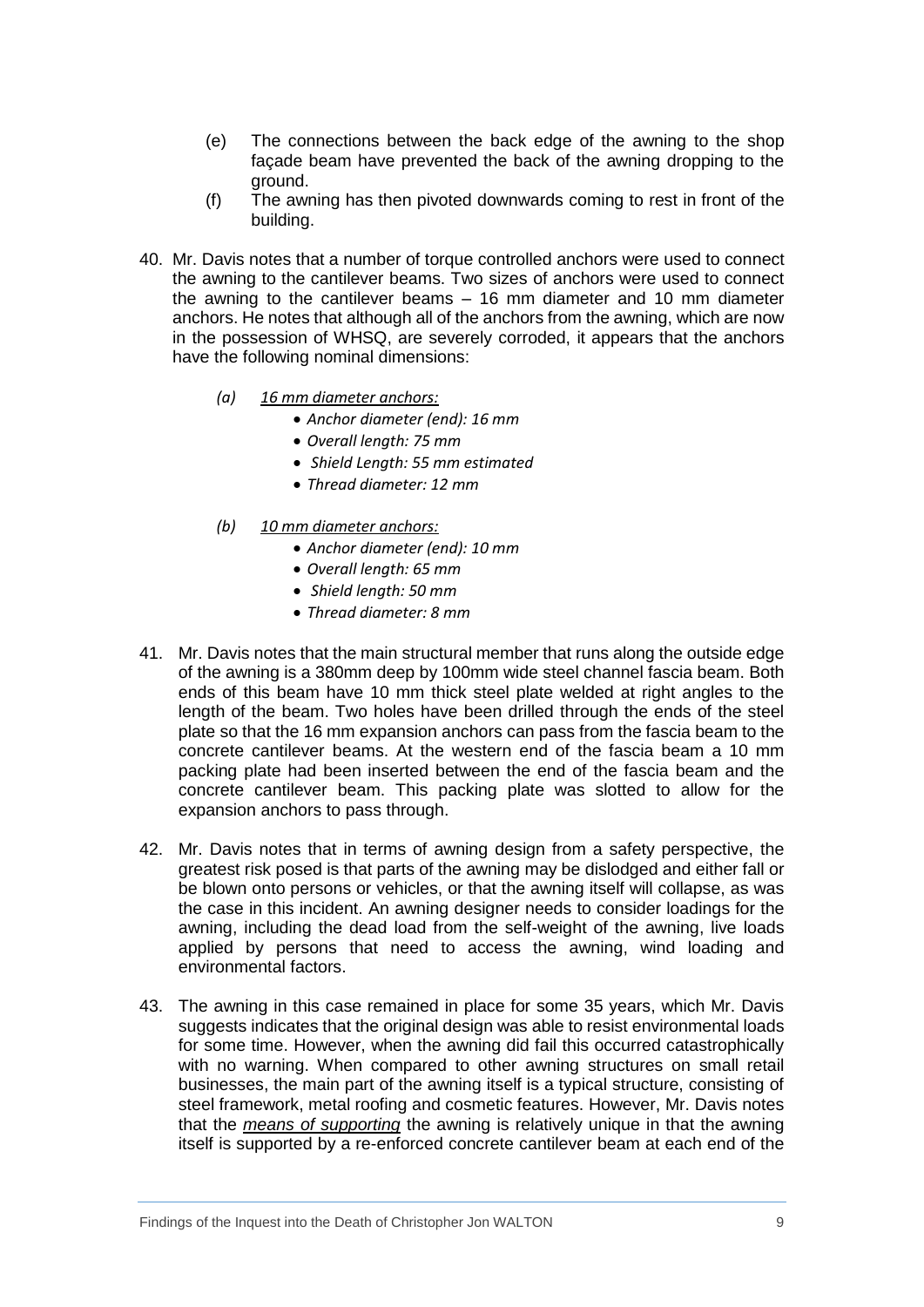awning and with a number of expansion anchors between the awning and the concrete beams.

- 44. Mr. Davis notes that this system seems to be unusual and as has been demonstrated the structure relies on the ongoing structural adequacy of the expansion anchors and the way in which the anchors are embedded in the cantilever beam. The cantilever beams in this case appear to be functional and are in reasonable condition.
- 45. Mr. Davis notes that the key flaws in the design of the awning were as follows:
	- (a) *Anchor specification*: The use of expansion anchors of inadequate embedment depth and of a material that did not adequately resist corrosion.

The expansion anchors used to connect the awning fascia beam to the cantilever beams in this case were 16mm diameter with an overall length of 75 mm. The outside shield is of a diameter of approximately 16 mm and is approximately 55 mm long. These anchors had an inadequate embedment depth and were unsuitable anchor coating for the environment and application.

(b) *Embedment of anchors in block work shell:* Expansion anchors normally require a minimum concrete strength of 20 megapascals (MPa) to operate effectively. The actual strength of the block work shell is unlikely to have exceeded 15 MPa and may have been significantly less.

The reports and photographs from the scene indicate that the anchors at the eastern end of the fascia beam protruded approximately 40 and 47 mm, while the anchors at the western end only protruded 30 mm from the steel packing plate. The outside surface of both of the cantilever beams consisted of block work shell of a minimum of 30 mm thick. Therefore, the anchors on the eastern end may have extended into the core filled concrete to a maximum of 10 mm and 17 mm at the eastern end. At the western end, the anchors would not have extended into the core filled concrete at all immediately prior to the incident, based on the block work shell of 30 mm thick. The effect of the rust between the fascia beam end plate and packing plate has partly pulled the anchors out of the cantilever beam.

Mr. Davis notes that at the time of the initial installation, prior to corrosion occurring on the end of the packing plates, it is most likely that the anchors at the western end only marginally extended into the core filled concrete, if at all. The existence of holes in the core filled concrete of the western cantilever beam does not prove that the anchors initially extended to the core fill rather that at the time of installation, the installer drilled the holes deeper than the anchors would extend.

Mr Davis is of the view that the anchors should have extended for at least 55mm into the core fill concrete, making them reliant on the strength of the core fill instead of the strength of the block work shell. Mr. Davis is of the view that the use of any expansion anchors to connect the concrete cantilever beams to the awning is not a preferred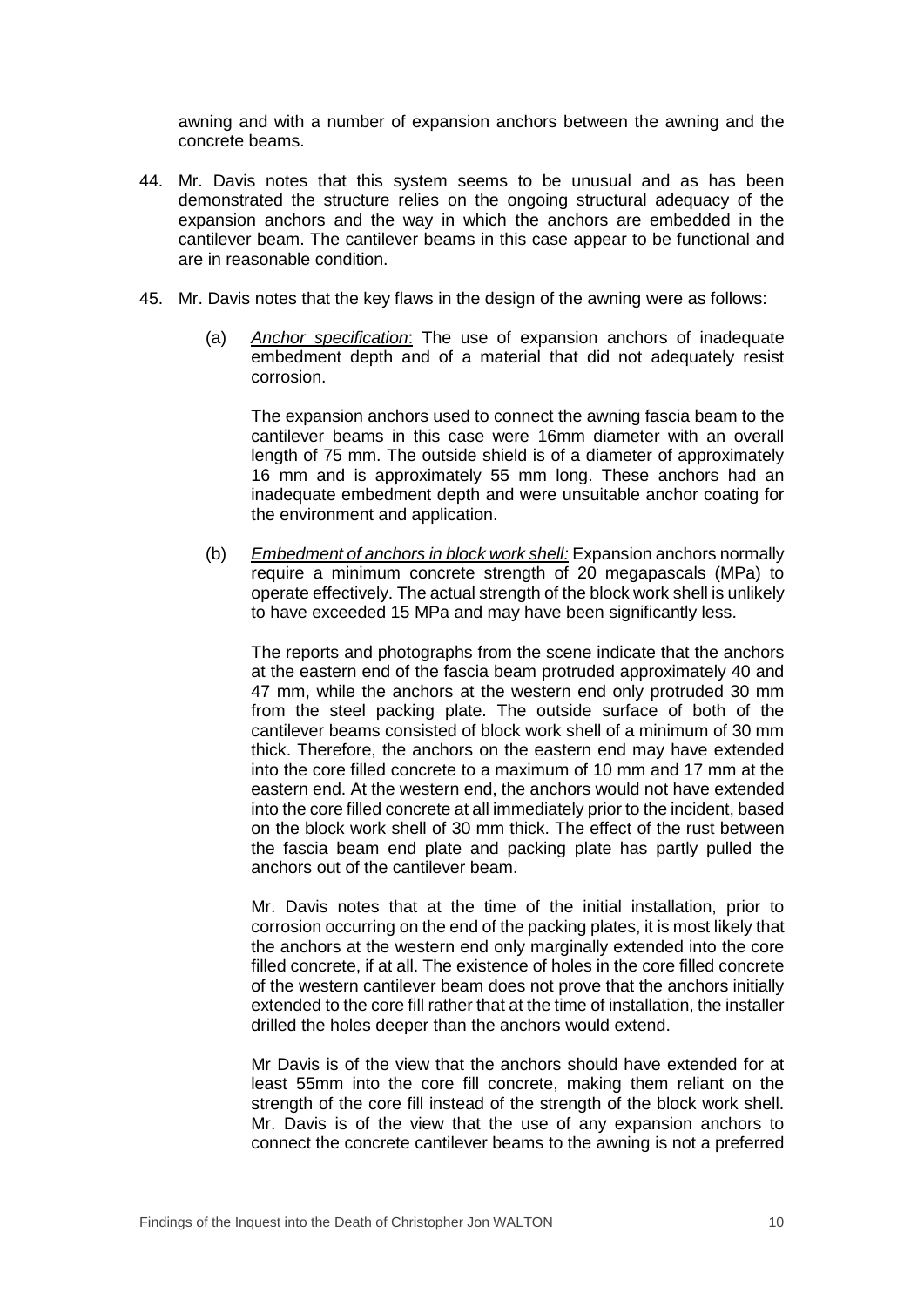system of design. He believes that 'through' bolts would give superior life and improved safety in the long-term.

(c) *End plates and packing plates prone to corrosion*: The use of steel members in the vicinity of the expansion anchors that allowed corrosion to occur, which led to critical anchors being partially prised out of the cantilever beams.

Mr. Davis notes that in this case, the corrosion between the end plate and packing plate is so severe in places that it has prised the steel plates apart up to a maximum of 7mm. The corrosion between the plates has in turn caused the expansion anchors to be partially prised out of the holes in the block work shell. The effect of the corrosion itself appears to have initiated the collapse of the awning.

(d) *Inspection difficulties:* Designing a long-life structure without the ability for easy inspection and maintenance of critical connections.

Mr. Davis notes that the awning involved in this incident has a relatively unusual design in that the main awning is suspended between two concrete cantilever beams, which are hidden from view. Given the top and bottom of the awning was covered, ongoing inspection of the critical bolt connections would be extremely unlikely. He is of the view that it would be unreasonable to expect that the roof sheet and decorative sheeting be removed for inspection purposes.

- 46. Mr. Davis is of the view that given the age of the building, it is very unlikely that the current owner or building occupiers were aware of the types of connections used in the awning. Whilst he notes that Mr. Jeffrey Hills from Jeffrey Hills and Associates Pty Ltd inspected the building on  $8<sup>th</sup>$  June 2006, it is likely that as there was no indication externally of any fault in the awning, he would not have made further internal inspections, which is common practice.
- 47. Mr. Davis notes that if the anchors had sufficient embedment depth, the awning would not have collapsed when it did. Notwithstanding this, the anchors would have eventually failed when the corrosion continued through the anchor body to the extent that the shear strength of the steel itself was exceeded. This would have eventually occurred although perhaps after a significant period of time. Therefore, Mr. Davis is of the view that it is extremely important that the anchors have both adequate embedment depth and are constructed from a long-term corrosion resistant material.
- 48. Mr. Davis recommends that other awnings with a support system consisting of the main awning structure suspended between two cantilever concrete beams be inspected as a matter of urgency to determine that the connections preventing the awning from collapsing are structurally adequate. This inspection needs to include removal of the roof sheeting on the top or decorative sheeting underneath, so that all connections can be clearly observed. On identification of the use of expansion anchors in critical and concealed locations, the awnings should be modified so that potential hazards are suitably controlled.
- 49. Mr. Davis also provided information in relation to two other awning collapses in Queensland, which involved commercial premises. The anchorage system used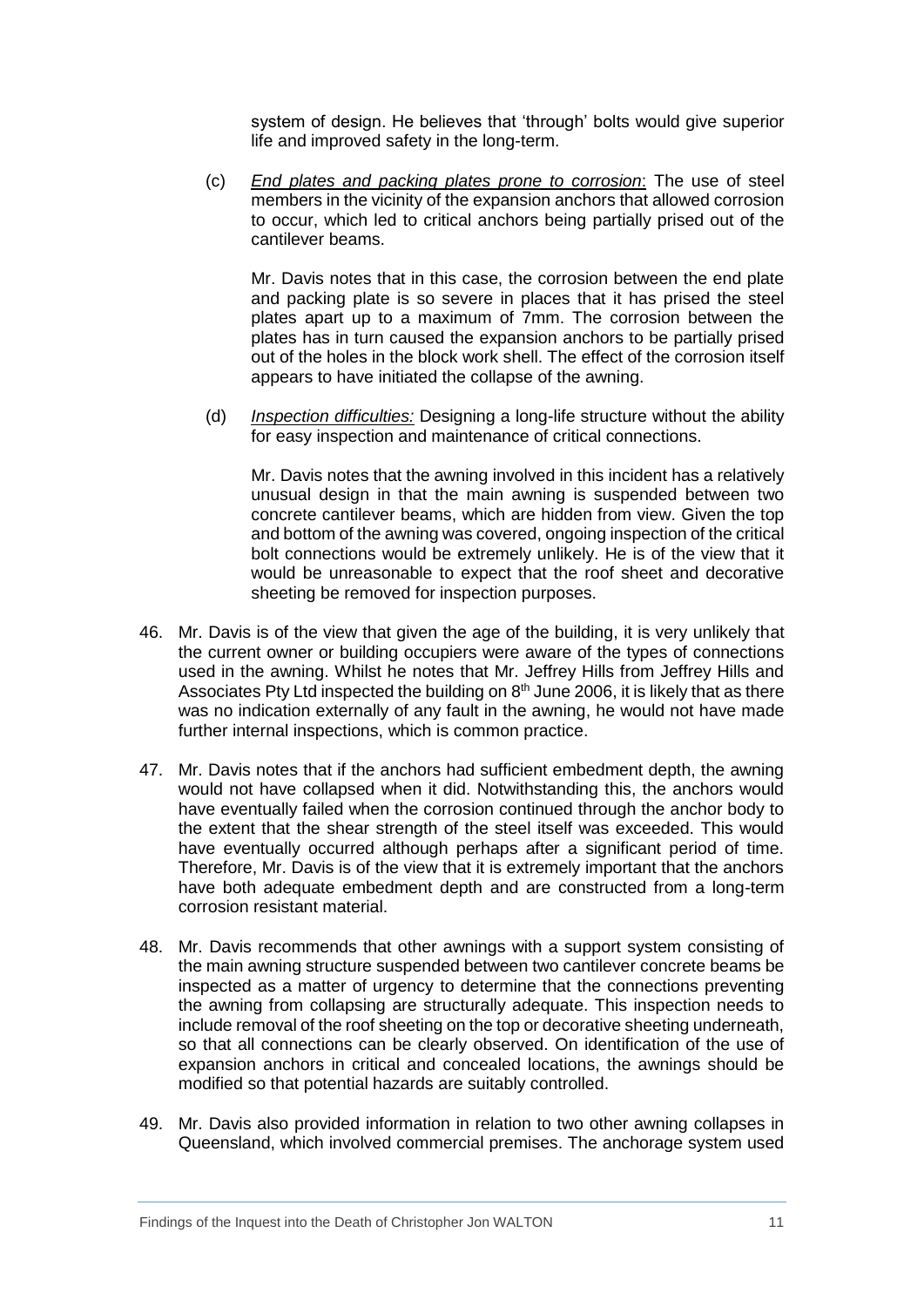and the installation of those anchors, which annexed the awnings to the building in both cases, were a contributing factor to the collapse.

#### <span id="page-14-0"></span>*WHSQ's findings*

- 50. As a result of the investigation conducted, WHSQ drew the following conclusions in relation to the incident:
	- (a) On the day of the incident the weather conditions appear to have had little to no effect on the awning, as there was little or no wind and it was dry.
	- (b) There was no prior warning prior to collapse of the awning.
	- (c) The Engineer's reports provided suggest that the likely cause of the collapse was the failing of the anchors that attached the awning to the masonry beams of the building.
	- (d) GCCC records indicate that Equity House was constructed in 1977. Engineers drawings that were obtained from GCCC and were submitted as part of the development application in 1977 do not state the length of anchors that were to be used to attach the awning to the masonry block beams. WHSQ note that it is questionable whether the Engineer's drawings ought to have provided this particular information.
- 51. Ultimately, WHSQ determined that the building owner, Mr. Cavanagh did not have prior knowledge that the awning was attached to the masonry beams by inadequate anchors or that the anchors had become corroded. As such, no prosecution proceedings were commenced in relation to the incident.
- 52. Mr. Davis agreed that an awning inspection program, with a developed process, in Queensland was an *'excellent idea that needs to take place'*.

#### *Further actions undertaken by WHSQ since the awning collapse*

- 53. Following the awning collapse at Equity House, and in light of the other previous collapses on commercial premises, WHSQ undertook the following actions in response:
	- (a) WHSQ consulted extensively with a number of relevant stakeholders, including GCCC, Master Builders Association of Queensland, Local Government Association of Queensland ('LGAQ'), Queensland Building and Construction Commission ('QBCC') and Building Codes Queensland. Through this consultation, WHSQ developed and published a **safety alert** on the subject, which aims to highlight the risks associated with any awning that may collapse, and to raise awareness of the requirements for installing and maintaining awnings. The alert notes that there have been at least three awning collapses since 2006, including this incident, whereby awnings have collapsed due to anchorage points or structural support system failing.

The alert identifies actions required from a number of duty holders including, persons installing anchors, principal contractor, designers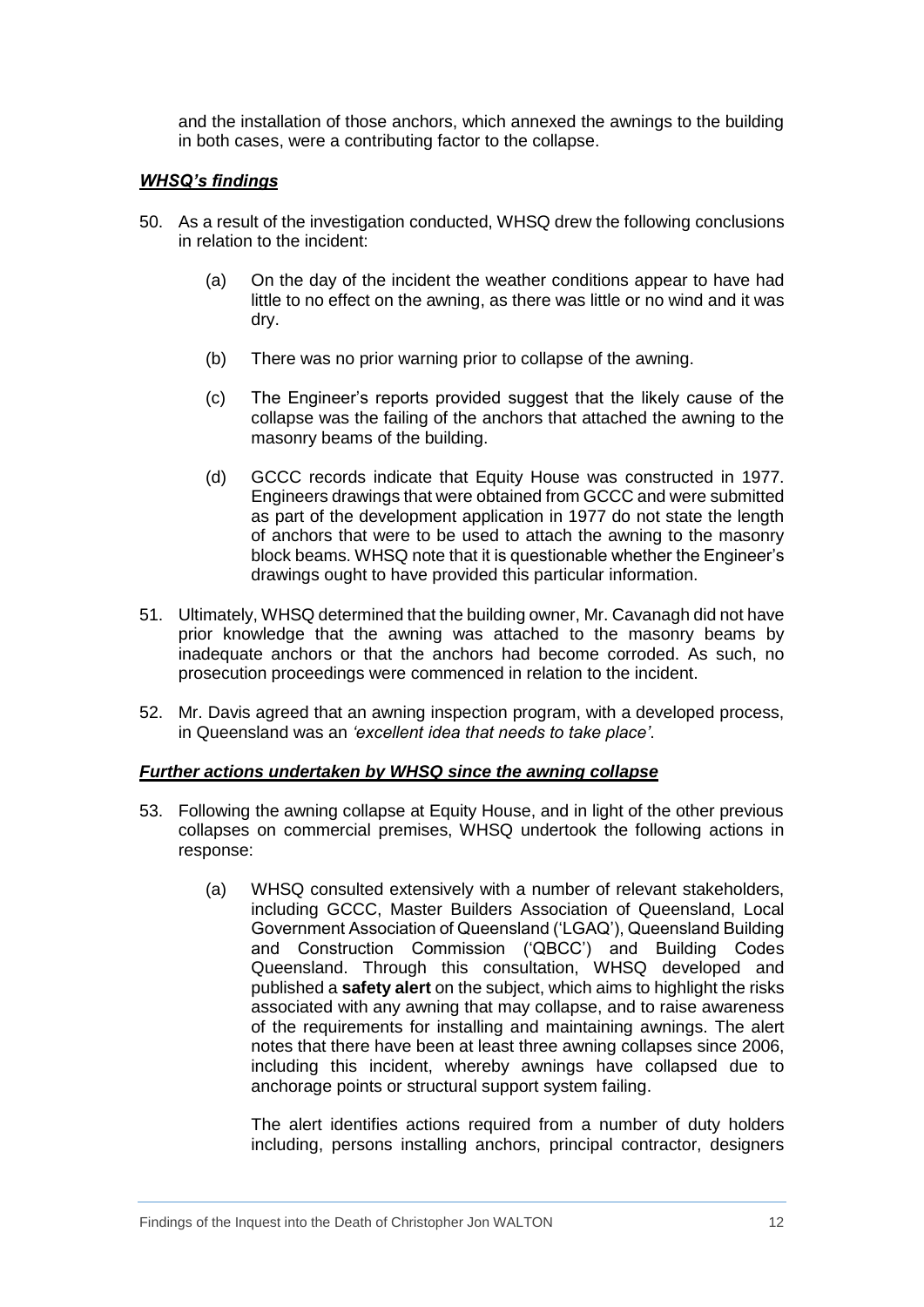and building owners. These actions include the need to inspect and maintain all existing awnings regularly. Where the awning has a support system that cannot be readily inspected, parts of the awning may need to be removed so that an adequate inspection can be completed, and without risk to the inspector or members of the public. The building certifier should also engage a competent person to verify the design of the structure and to inspect the structure at critical times during construction. The safety alert has subsequently been distributed to the LGAQ to be provided to their members, construction industry sector stakeholder groups, inspectorate within WHSQ and interstate workplace health and safety regulators.

- (b) In July 2014, a letter was also written to the LGAQ with respect to the awning collapse. The correspondence set out the reasons for the collapse and the need for awnings with hidden structural connections, which are prone to degradation to be inspected.
- 54. WHSQ confirmed that there were no issues identified from the investigation conducted to suggest that there was a broad workplace health and safety issue, which required an organisational response.

# <span id="page-15-0"></span>**The Gold Coast City Council Response**

55. In light of the issues to be examined during the inquest, information in relation to Equity House, particularly the awning structure, the requisite by-laws in place at the time of its construction, as well as the internal investigation conducted into the cause of the collapse, were subsequently provided by the GCCC.

#### <span id="page-15-1"></span>*Awning Construction and By-Laws*

- 56. A statement was provided by GCCC Professional Engineer, Mr. Mehran Sadegh-Vaziri, who is the Supervisor of Development Compliance (Building). Mr. Sadegh-Vaziri was called to give evidence during the inquest. In relation to the building requirements in place at the time the awning was constructed, Mr. Sadegh-Vaziri notes that in 1977, when the building approvals were sought, GCCC was the building authority under the *Building Act 1975*. The *Building Act* includes in its schedule the Standard Building By-Laws 1975.
- 57. Having reviewed the By-Laws applicable in 1977, Mr. Sadegh-Vaziri notes the following in relation to the building requirements for the awning as they existed in 1977:
	- (a) *By-Law 15.5:* an awning could project beyond the road alignment subject to Part 54.106
	- (b) *By-Law 54.2(1):* no awning was to be constructed unless, among other things, *'structural calculations for the awning…and for their attachment to the building were submitted prior to the plans, drawings and specification for the structure approved'*.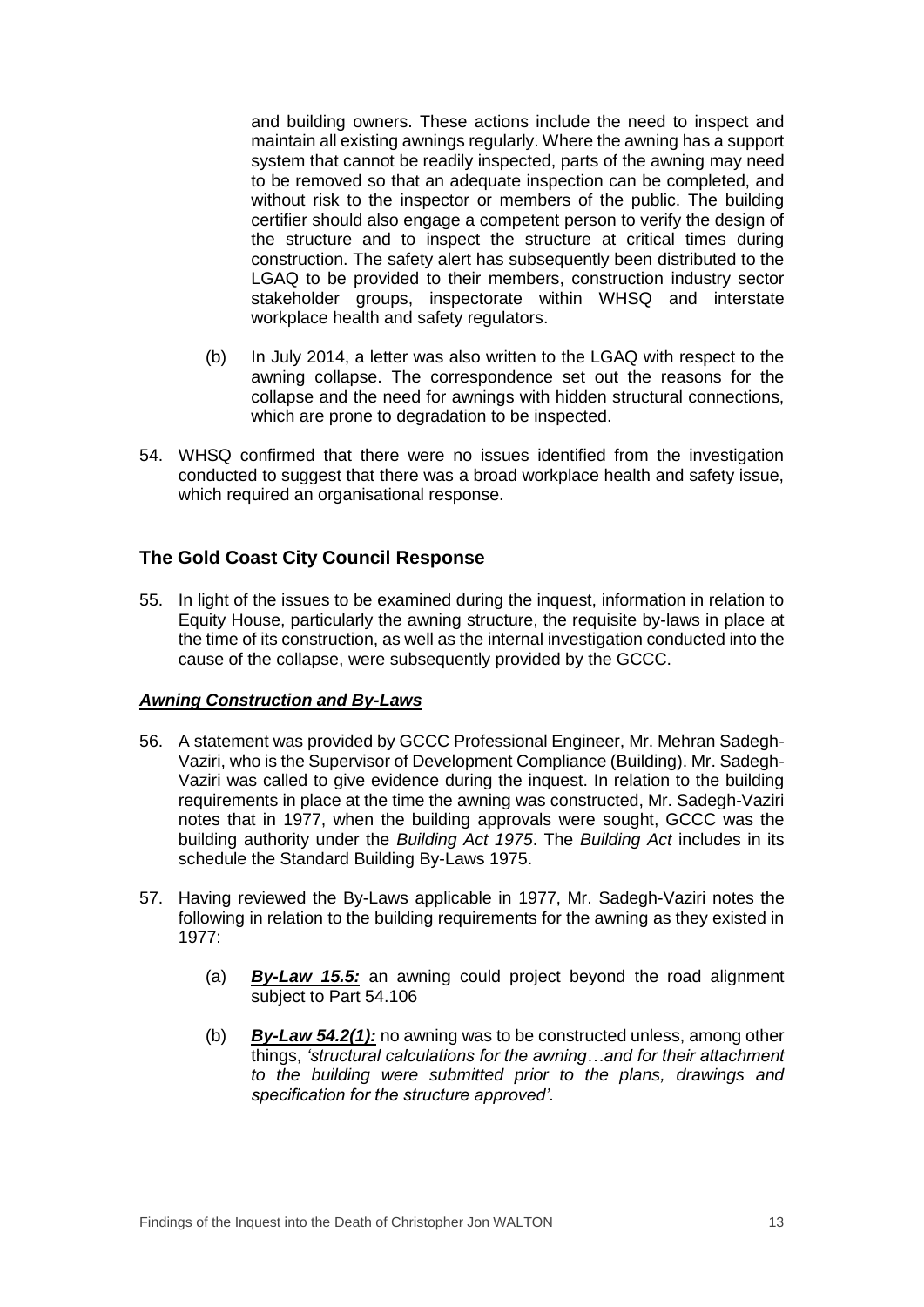- (c) *By-Law 54.2(2):* no awning was to be constructed over a road unless, among other things, it was cantilevered or otherwise entirely supported from the building.
- (d) *By-Law 8.1(2) (b) (Responsible Design):* provided that where an application for approval related to the erection of a building in the course of which it is necessary to build any reinforced concrete frame or steel frame or construction, the drawings and other required documents were to be prepared by a registered architect or registered professional engineer.
- 58. Chapter 5 of the By-Laws of the GCCC at the time was entitled, *'Encroachments, Projections and Awnings* and provided that:
	- (a) Required that any new building abutting or within 9ft of a road have an attached awning over the adjacent footway;
	- (b) Required that any such awning was to be erected *'only on the cantilever or suspended principle of construction'*.
	- (c) Specified some design requirements, for example, *'The plate and fascia of each awning shall together be not more than 24 inches deep and shall be sufficient strength and thickness, and the rafters shall not be lower than the bottom edges of the fascia'*; and
	- (d) Provided that construction was not to commence until a plan and specification showing dimension, materials and proposed position relative to the footway and the building had been submitted and approved by the Council.
- 59. In relation to the construction of the awning at Equity House, Mr. Sadegh-Vaziri confirmed the following relevant information:
	- (a) The awning was constructed at sometime between June 1977 and February 1978. During the 1977 building approval process, engineering and architectural drawings for the shops and offices were provided to the GCCC. Architectural drawing WD-2, contains the notation *'awning framing to engineer's detail'*. The drawings are stamped 'Gold Coast City Council Approved Permit 76/77'.
	- (b) Town planning permits had been obtained in relation to the construction of the building. Town Planning permit no.  $9/116$  was granted on  $6<sup>th</sup>$  June 1977 for a two story building with shops at ground level and offices above.
	- (c) The application lodged with the GCCC for the approval of the building was signed on behalf of the then owners, Associated Legal Investments Pty Ltd on 8<sup>th</sup> June 1977. The application includes an undertaking by the owners that the construction, *'will be carried out in accordance with approved plans, specification and other documents and in accordance with the Building Act 1975 and By Laws made under the Act.'*
	- (d) A certification from the Inspector of Factories and Shops dated  $24<sup>th</sup>$ June 1977 indicates that upon review of the plan of 37 James Street he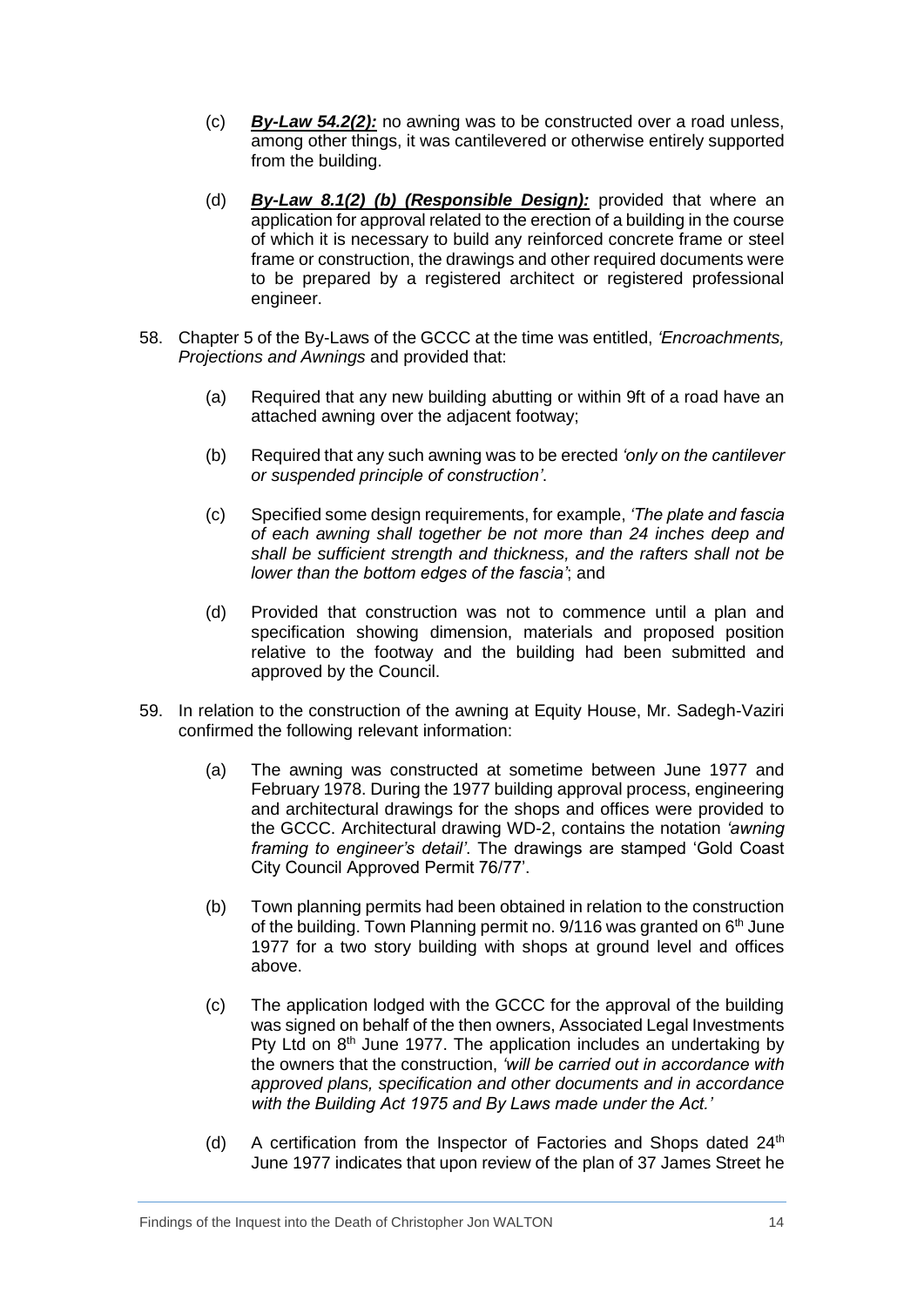is, *'satisfied that the building, when completed, will comply with the requirements of the Factories and Shops Act 1960 to 1973'*.

- (e) The certificate of approval was issued by the GCCC for the construction of the building on 28<sup>th</sup> June 1977.
- (f) A letter written to Hill, Collas and Gilliver Solicitors on 2nd February 1978 by Town Clerk, A Angove states that further documentation was required in relation to the application for building work, which included a certificate of supervision by a structural engineer. In a letter written to the GCCC on 15<sup>th</sup> February 1977, Antony Tod and Partners Consultant Engineers state that they carried out supervision for the building work conducted, and certify that all construction was carried out in a very satisfactory manner and in accordance with the approved engineering documentation.

#### <span id="page-17-0"></span>*GCCC Investigation*

60. GCCC were notified of the awning collapse on 23<sup>rd</sup> December 2012. On 24<sup>th</sup> December 2012, GCCC Development Compliance Engineer, Mr. Aidin Shayk and Development Compliance Officer, Mr. Mark Sullivan attended the site of the incident to conduct a preliminary visual inspection of the collapsed awning. The purpose of this inspection was to ensure that there was no risk posed to the public and other adjoining properties as a result of the collapse. The site had been barricaded off by the Queensland Fire Department, and as such Mr. Shayk was satisfied that the collapsed awning no longer posed an immediate safety risk to the public. Their findings were generally in accord with the evidence set out above.

#### <span id="page-17-1"></span>*Further actions undertaken by GCCC*

61. Following the awning collapse, the GCCC undertook a number of review processes in relation to awning safety in the Gold Coast area. These investigations were mainly focused on public safety. The relevant information provided in relation to these reviews are summarised below.

#### <span id="page-17-2"></span>*Bureau Veritas Engineering Report*

- 62. Following the awning collapse at Equity House, the GCCC commissioned an engineering report from Dr Richard Clegg of Bureau Veritas Asset Integrity and Reliability Services ('Bureau Veritas') primarily to ascertain the cause of the collapse and the parameters of a program to monitor the safety of awnings, should one be introduced. Dr Clegg subsequently provided a report outlining his findings, dated 7<sup>th</sup> January 2014.
- 63. As Dr Clegg participated in the expert engineering conclave, who provided an agreed set of facts in relation to the cause of the awning collapse at Equity House, all of the findings made by Dr Clegg have not been summarised. Relevantly, Dr Clegg does note that whilst there is little information available regarding the expected design life of the awning, he calculates that the Dynabolt System used at 37 James Street had an expected design life of 20 to 25 years. One of the key factors identified as relevant to the expected life of the system is the proximity of James St to the surf beach, which would increase the chloride levels in the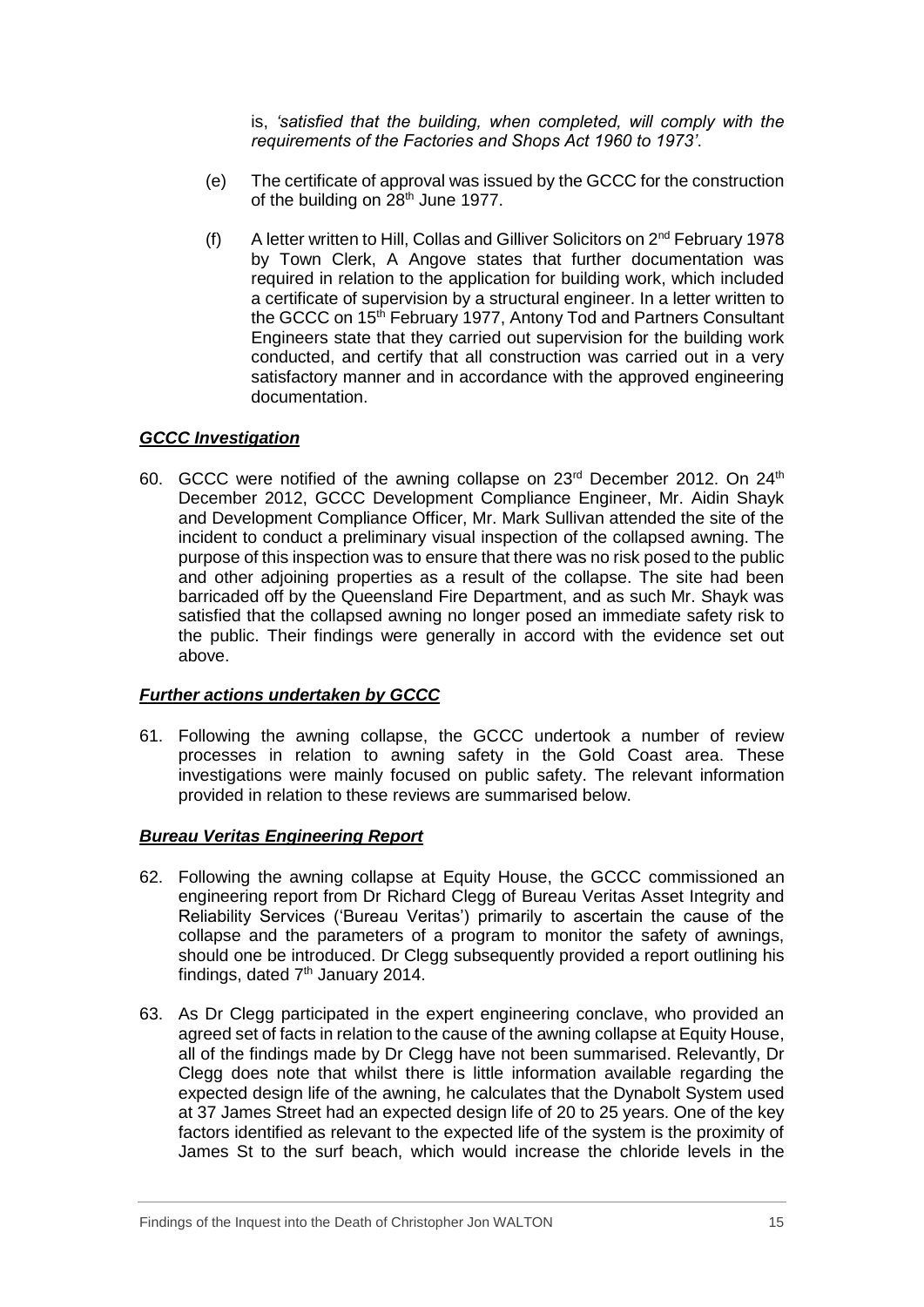vicinity. Dr Clegg notes that in 1977 when the awning was built there was less understood about the degradation behaviour of Dynabolts in concrete. As such, it is unlikely that the builder and designer of the original awning would have had good guidance on the long term reliability of Dynabolts in this application.

- 64. In relation to the future monitoring of the safety of awnings, Dr Clegg recommends the following key elements be determined for any monitoring program:
	- (a) Establish if the Dynabolts or similar fixing mechanisms have been used to fix the awning and determine if they are the primary fixing mechanism.
	- (b) Determine if the design of the awning incorporates secondary support mechanisms and determine if these are sufficient to hold the weight of the awning in the event of a failure in the primary fixing mechanism. For instance, do adequate Tie Rods exist or is there a secondary support mechanism such as a ledge?
	- (c) Determine if there is visible cracking of the masonry in the area of the Dynabolts or other fixings.
	- (d) Determine the age of the awning and the corrosiveness of the environment in accordance with AS4312.
	- (e) Determine whether or not corrosion of Dynabolts or other fixing mechanism is occurring. This may indicate that the system has reached the corrosion Propagation stage.
	- (f) Determine if any major structural modifications have been made to the awning since construction.
	- (g) In the case where adequate design data has not been lodged with the Council, it is recommended that the awning be assessed structurally by a qualified structural engineer (RPEQ) on the basis of the design of the awning and considering any modifications made to the awning since construction. This assessment should include a commentary on the likely degradation behaviour of the awning and recommendation on reinspection intervals and methods.
- 65. In relation to the In-service inspection of awnings, which have been approved by GCCC on the basis of adequate design data, Dr Clegg recommends that if the awning has not been assessed by a structural engineer, then it should be assessed in accordance with the relevant standards by an RPEQ. The design assessment (including assessment of modifications) should be kept by the GCCC. Dr Clegg notes that the aim of the In-service Inspection is to assess the ongoing condition of awnings that have met the requirements of GCCC at the design stage and have been in service for a period of time. The interval for inservice inspection should be set by GCCC and Government on the basis of the risk profile of the awning.
- 66. Dr Clegg noted that one of the difficulties in establishing an inspection program for determining whether or not similar corrosion of the fixings (such as Dynabolts) is occurring is that it is likely that the corroding areas will be covered and inaccessible. As a result, the most efficient approach would be to measure the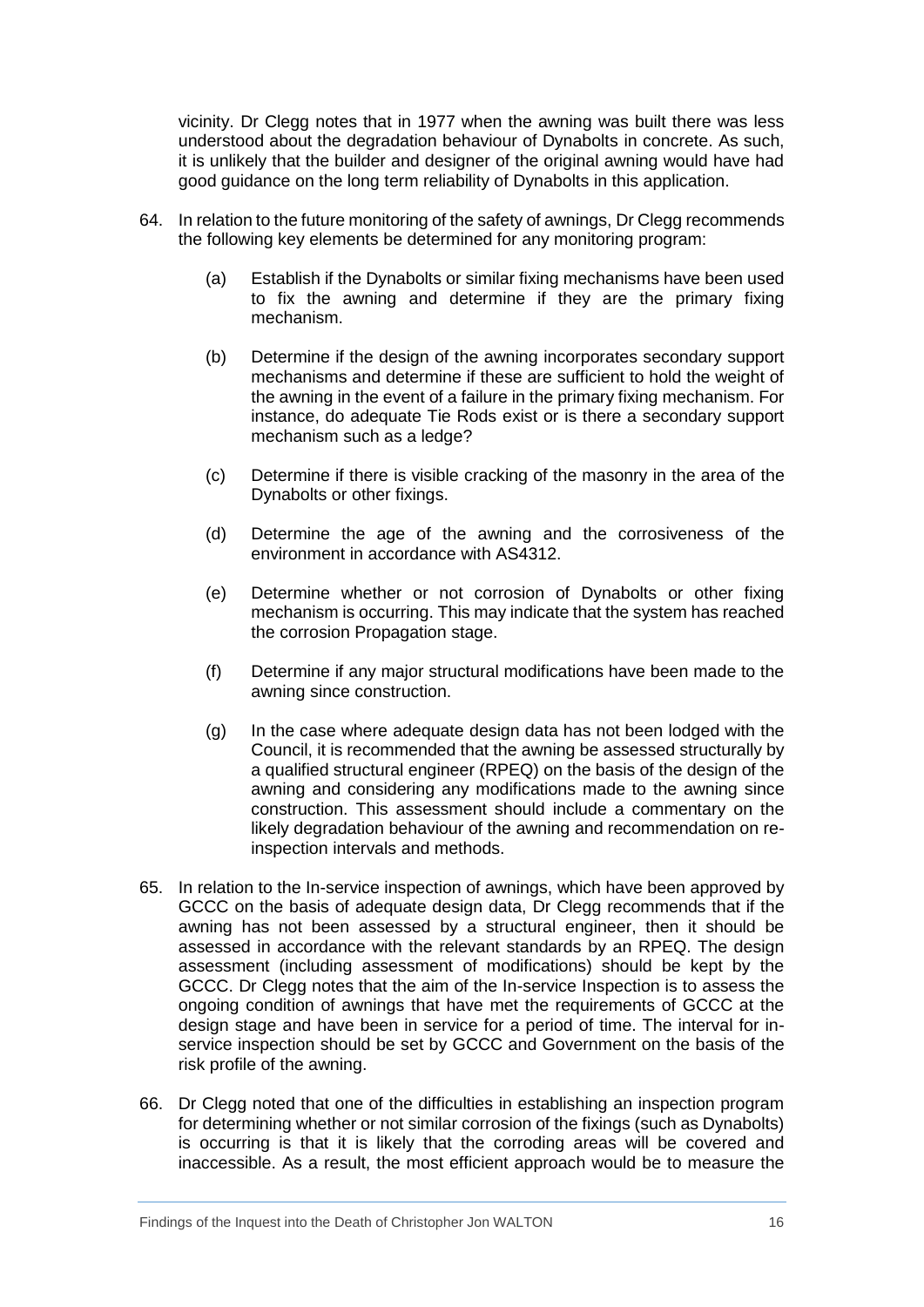general condition of the awning and extrapolate from that an expectation of the condition of the awning. More direct methods of assessing the condition of the fixtures is possible, but would be expensive and may be of limited value. He is of the view that the criteria for assessment of the awnings needs to be established based on the recommendations of an RPEQ.

- 67. Dr Clegg provides the following suggestion for in-service inspections:
	- (a) *Visual inspection* this should include detailed photography of the condition of the awning and should establish:
		- Whether or not significant modifications have been made to the awning since construction.
		- The mechanism of fixing.
		- Whether or not superficial rust of the structural components has occurred.
		- Whether or not the masonry is cracked in the region of the fixing.
		- The presence of rust stains on external surfaces of the masonry.
		- The quality of roofing and rain protection for critical areas.
	- (b) *Borescope examination:* A borescope is an inspection tool which is attached to a fibre optic or flexible cable. A borescope usually has a diameter of 5-10 mm and a cable length of over 1 m. As many of the awnings in question consist of an enclosed box section, it is considered important to examine the inside of the box section, which could be done with an appropriate borescope. This would allow for the extent and severity of the corrosion on the inside of the awning to be determined.
- 68. Dr Clegg further recommends that the results of these examinations could then be incorporated into a risk matrix, which then could be used to assess awnings for possible further examination. If an awning is identified as being at risk, further more extensive testing could then be carried out, such as concrete carbonation (assessing core samples of concrete) and fixing depth (ultrasonic testing or x-ray of the depth of the fixings).

#### <span id="page-19-0"></span>*Bureau Veritas Visual Inspection Program of Awnings across the Gold Coast*

- 69. Following receipt of Dr Clegg's report, Bureau Veritas were further engaged to conduct a preliminary survey, inspection and assessment of shop awnings in the GCCC area. The objective was to understand and classify the main types of awning designs and the prevalence of each design. The survey also observed the approximate age distribution and general condition of the awnings.
- 70. Engineer, Mr. Fahim Kaisuzzaman from Bureau Veritas subsequently carried out a survey and visual inspection of a cross section of the awnings currently in use from  $12^{th}$  May 2014 to  $15^{th}$  May 2014.
- 71. The structural integrity inspection incorporated the following: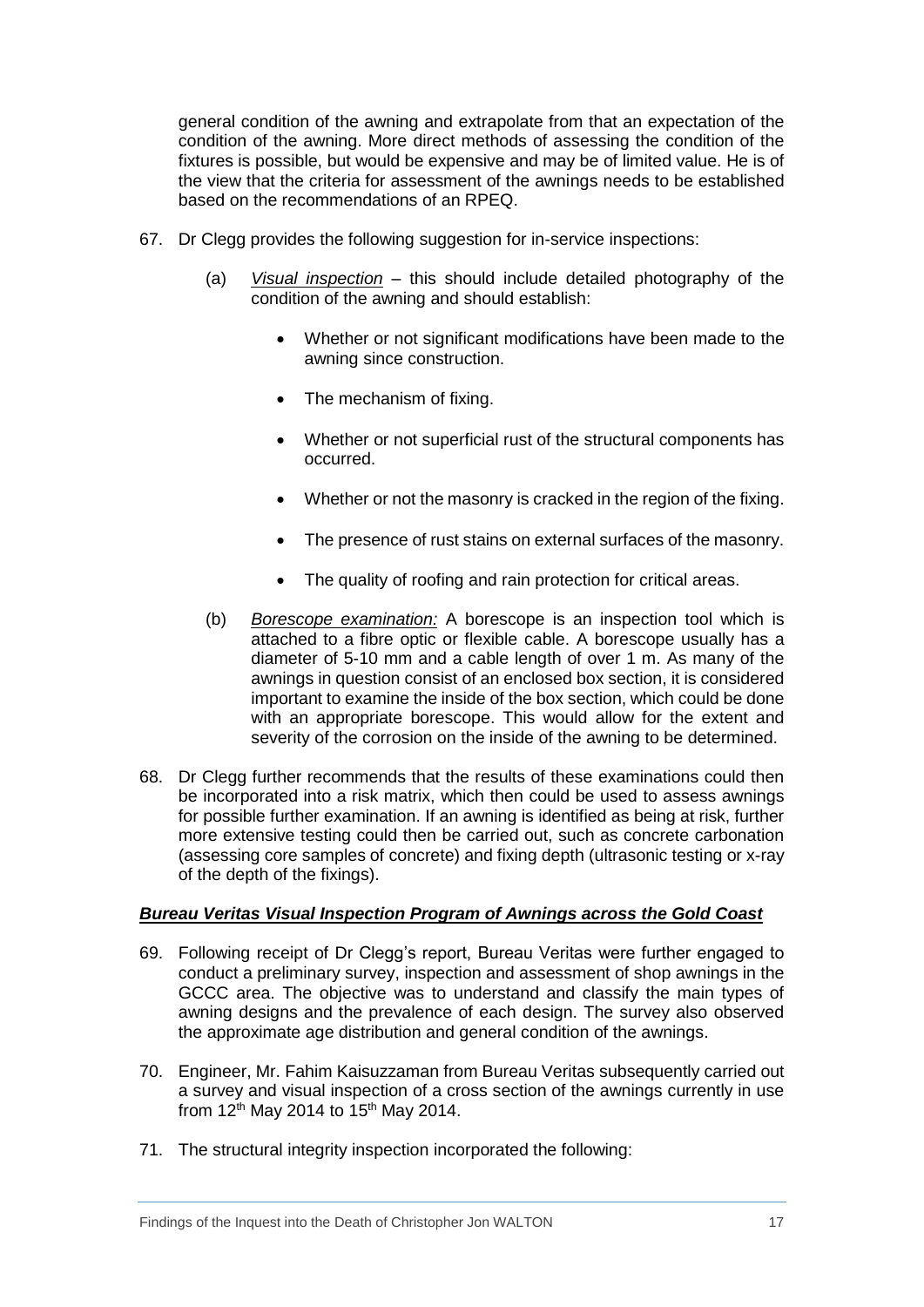- (a) *General:* categorisation of awning design and estimate of age.
- (b) *General damage and corrosion:* visual inspection of structural members for twist, straightness or local damage and corrosion.
- (c) *Bolted connections:* Slippage of facing surfaces, corrosion of between facing surfaces, corrosion of bolt head/nut, and check for loose or missing bolts.
- (d) *Connections:* visual inspections for damage, wear and corrosion.
- (e) *Welds:* visual inspection for flaking or cracking of paint covering weld.
- 72. Four main types of awnings were identified, namely; cantilever, rod suspended, trussed and post supported.
- 73. Typically, awnings are designed for the following loads:
	- (a) *Live loads* Australian standard AS/NZS1170 Part 1(2002 edition) *"Permanent, imposed and other actions"* classifies street awnings as R1 and in Table 3.2 specifies the following reference values for roof live load actions:
		- Awnings accessible from adjacent windows, roofs or balconies – a uniformly distributed action of 1.5 kPa and a concentrated action of 1.8 kN.
		- Awnings accessible only from ground level a uniformly distributed action of 1.0 kPa and a concentrated action of 1.8 kN.

Previous editions of AS 1170 Part 1 called for a uniformly distributed action (1.8/A+0.12) kPa but not less than 0.25 kPa and a concentrated action of 1.4 kN, in common with other roofs. The design loads nominated in AS/NZS 1170 Part 1:2002 should be adequate to allow for any ponding of water or accumulation of hail on the roof during rain storms.

- (b) *Wind Load* Wind loads are assessed using AS/NZ 1170 Part 2:2002 and both uplift and downward pressure cases should be considered.
- *74.* It was noted that other Councils have adopted different policies regarding the safety of awnings over public roads. Examples of these policies are as follows:
	- *Wagga Wagga City Council:* Council encouraged the owner of an awning to obtain and provide a structural engineering report to Council from a suitable engineering expert demonstrating that the awning is structurally sound and safe on a recurrent five year basis for all awnings more than 10 years old.
	- *Cessnock City Council:* Council is advising building owners that awnings are to be thoroughly inspected by a suitably qualified professional and issued with a certificate of structural adequacy. Visual inspections by the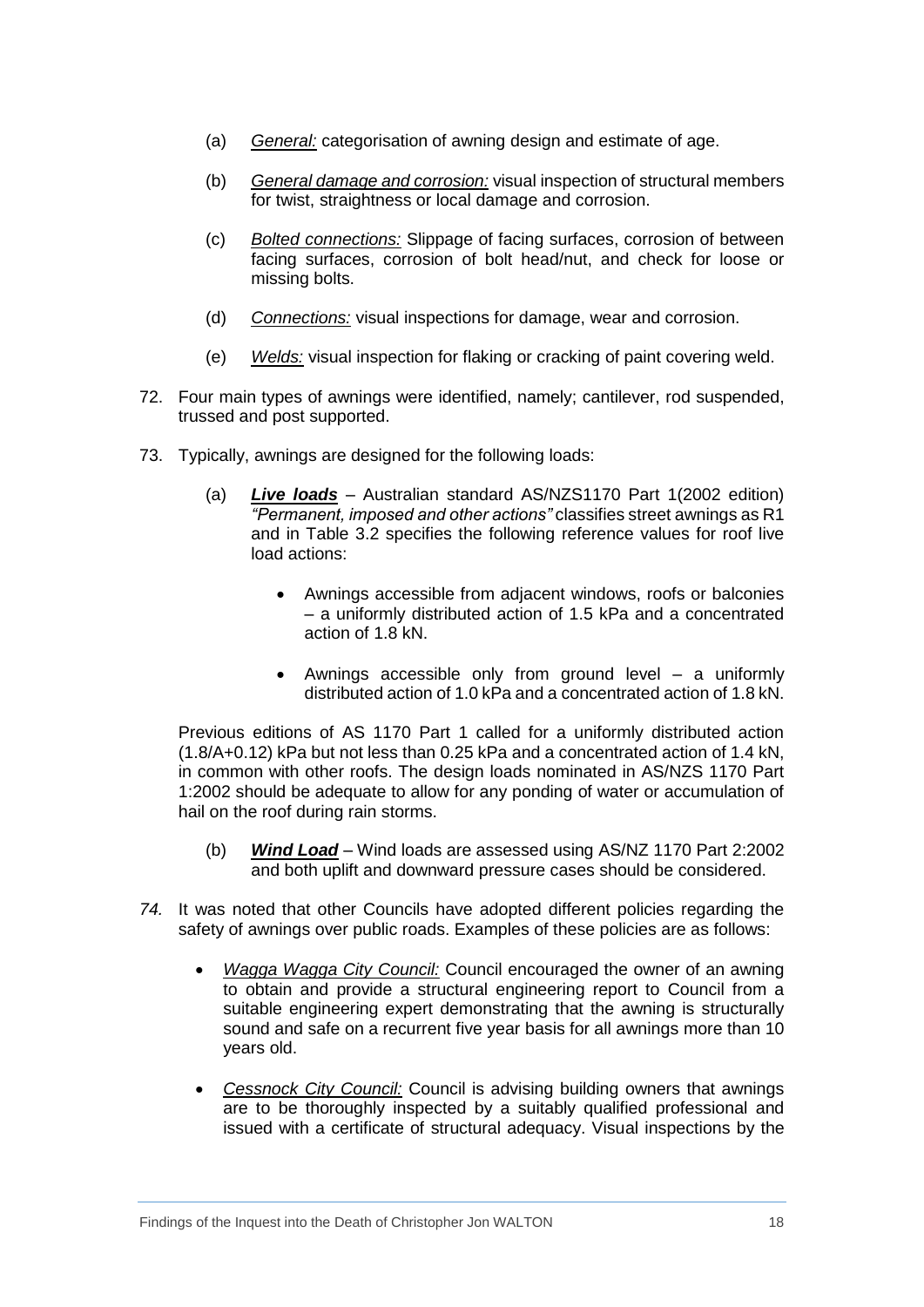building owner may not reveal critical loading or fixing faults that may impact on the performance of the awning during a storm event or earthquake.

- 75. The inspections conducted on the GCCC were mainly visual from ground level utilising no additional access. In total, 72 awnings were inspected with the assistance of GCCC representatives Mr. Shayk and Mr. Darren Barnett. Inspection areas were selected by consulting with GCCC Engineers prior to the inspection. The inspections concentrated on the shop awnings located close to the coastal areas and aged more than 20 years old.
- 76. From the total 72 awnings inspected, 38 were cantilever, 20 were rod suspended, 8 were truss and 6 were post supported.
- 77. Structures were initially assessed on a fitness for purpose basis and if structural inadequacies were detected then the relevant acceptable standard was referred to. It was assumed that all structures and modifications thereof, were engineer designed in full compliance with all relevant Australian Standards, building codes and good engineering practices.
- 78. The failure mode analysis for different types of awnings, as well as the checklist used to assess them, was detailed in the report. The following elements of the structure were considered during the observation: the awning support beam, support rod/post, awning frame, rod anchor plate and bolts, beam support/connection, number of advertising sign/other load, facade/parapet and paint condition.
- 79. Each awning inspected was given a classification of critical, poor or satisfactory. An awning in critical condition was said to be in poor condition and represented a high to extreme risk. Short term intervention was recommended. An awning in poor condition was held to represent a moderate risk that if left to develop or worsen, will likely develop into critical condition. An awning in satisfactory condition was found to represent a low to moderate risk as they were generally in satisfactory condition. In total there were 27 awnings found to be in satisfactory condition, 35 in poor condition and 10 in critical condition. These awnings were followed up by the Council and the owners took action to rectify the defects.
- 80. In relation to steel corrosion, more than 90% of the inspected awning were located close to the coastal areas. The main issues identified from the inspection are corrosion of the awning framing members, tie rods, anchor plates, bolts and welded connections. The extent of corrosion varies from minor to heavy corrosion in different areas. Presence of high chloride content, airborne salt and lack of maintenance could have initiated and accelerated this corrosion over the years. It is noted that if appropriate preventative measures are not taken severe corrosion could result in the failure of awning frame or members.
- 81. Timber decay and rotting were also identified for a number of awnings and fascia frames. These awnings are exposed to the exterior environment. High moisture content in the air, fungal attack and termites are probably the main agents for this timber deterioration. An average shop awning frame could weigh more than 50 kg and sudden failure of the frame could pose a serious risk to the public.
- 82. Vertical and diagonal crack in the existing building brickwork/blockwork façade and wall where the awning frames, beams or tie rods are supported was also identified during the time of inspection for a number of awnings. Moving of awning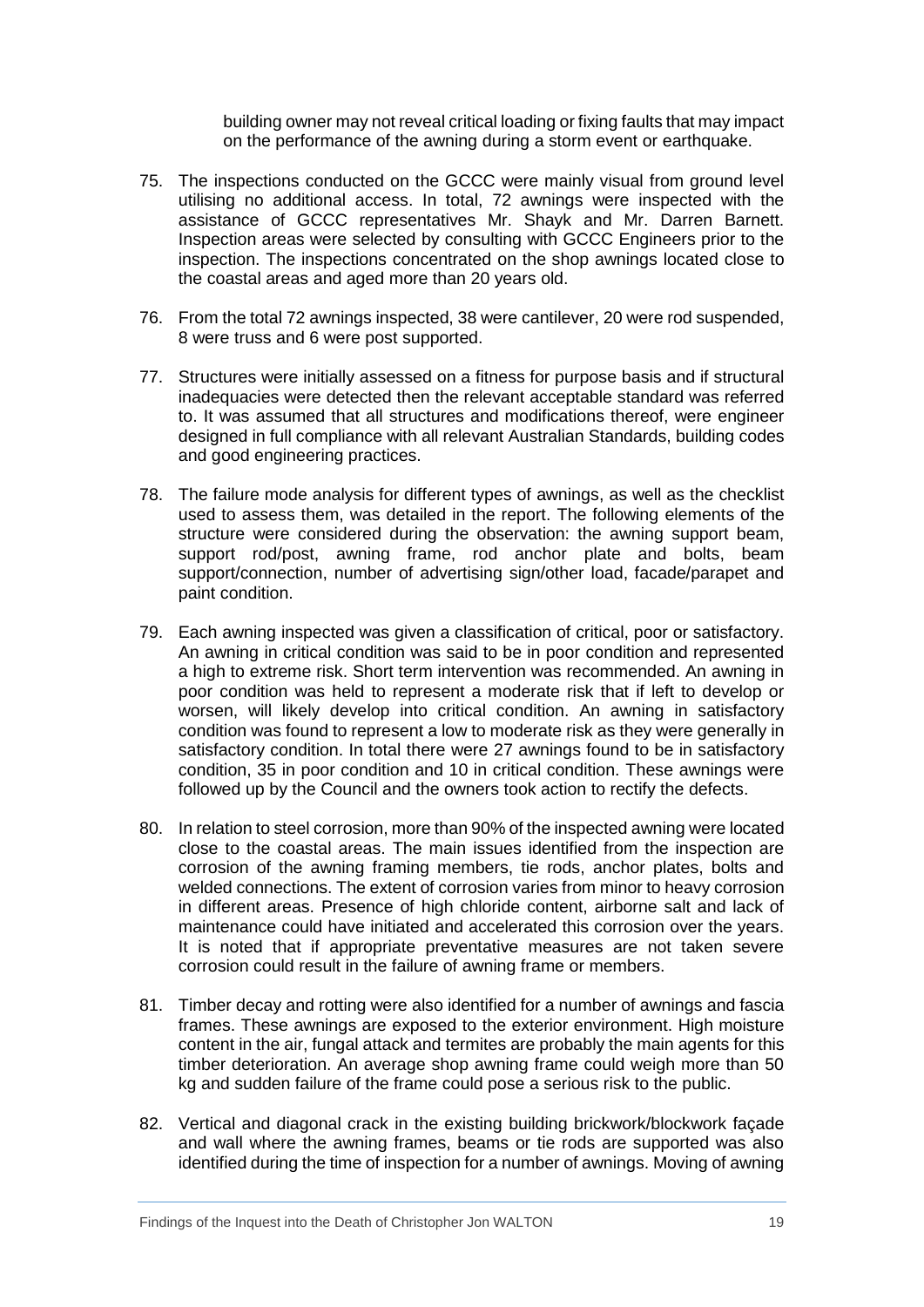elements under wind force, thermal movements, overloading and load reversal could have initiated these vertical and diagonal cracks in the masonry wall over the years.

- 83. It was noted that awning design live load has increased significantly with the introduction of AS 1170 Part  $1 - 2002$ , compared to earlier editions of this standard. Older awnings would have been designed to previous editions of this standard. Installing an air-conditioning unit on top could possibly overload the section of the awning. In addition, in heavy rain or hail, if gutters not able to drain water fully and ponding may occur. These could cause the awning to collapse due to overloading.
- 84. Relevantly, it was observed that approximately 60% of the inspected awning frames were enclosed by cladding during the time of inspection. The awning framing fully enclosed by roof sheeting at the top face and lining at the bottom face, restricted the ability to inspect and measure awning framing member sizes or connection details, or to assess the level of steel corrosion or decaying timber members of the awning framing. Defects such as corrosion in the bolted and welded connections between the awning frame and main support beam were not visible due to the presence of cladding.
- 85. Similarly, the masonry wall ties, which are anchored in the wall or parapets of the cavity masonry construction, were not accessible for inspection.

## <span id="page-22-0"></span>*Recommendations*

- 86. Bureau Veritas notes that awnings are part of the building to which they are attached and are the responsibility of the owner of the building, even when an awning is located over a public pathway. Nonetheless, it is recommended that the following actions be implemented for the safety of the awning over public lands:
	- I. *Defect repairs:* During the inspection, critical and poor condition awnings were identified. It is recommended that the owners of the awnings in a critical condition should be identified and necessary actions taken to rectify the issues for continued safe use of the awning. It is also recommended that the owners of the awnings in poor condition be notified of the condition of their awnings and recommended to take necessary action to reinstate the overall structural integrity of the awnings.
	- II. *Detailed visual inspection:* As 60% of the inspected awning frames were enclosed by cladding, it is recommended that a more detailed inspection on a selected number of each type of awning design be undertaken after removing the cladding from the top and bottom face. The inspection will then comment on the general condition of the awning and document any obvious evidence of structural damage, corrosion, major modifications, design deficiencies and other obvious threats to the integrity of the awnings. For each awning inspected, an attempt will be made to obtain any relevant structural drawings before the inspector travels to site. However, it is accepted that in many cases, these drawings may not be located or the actual awning may differ significantly from the original design or 'as-built' drawings. The inspection is to be non-intrusive and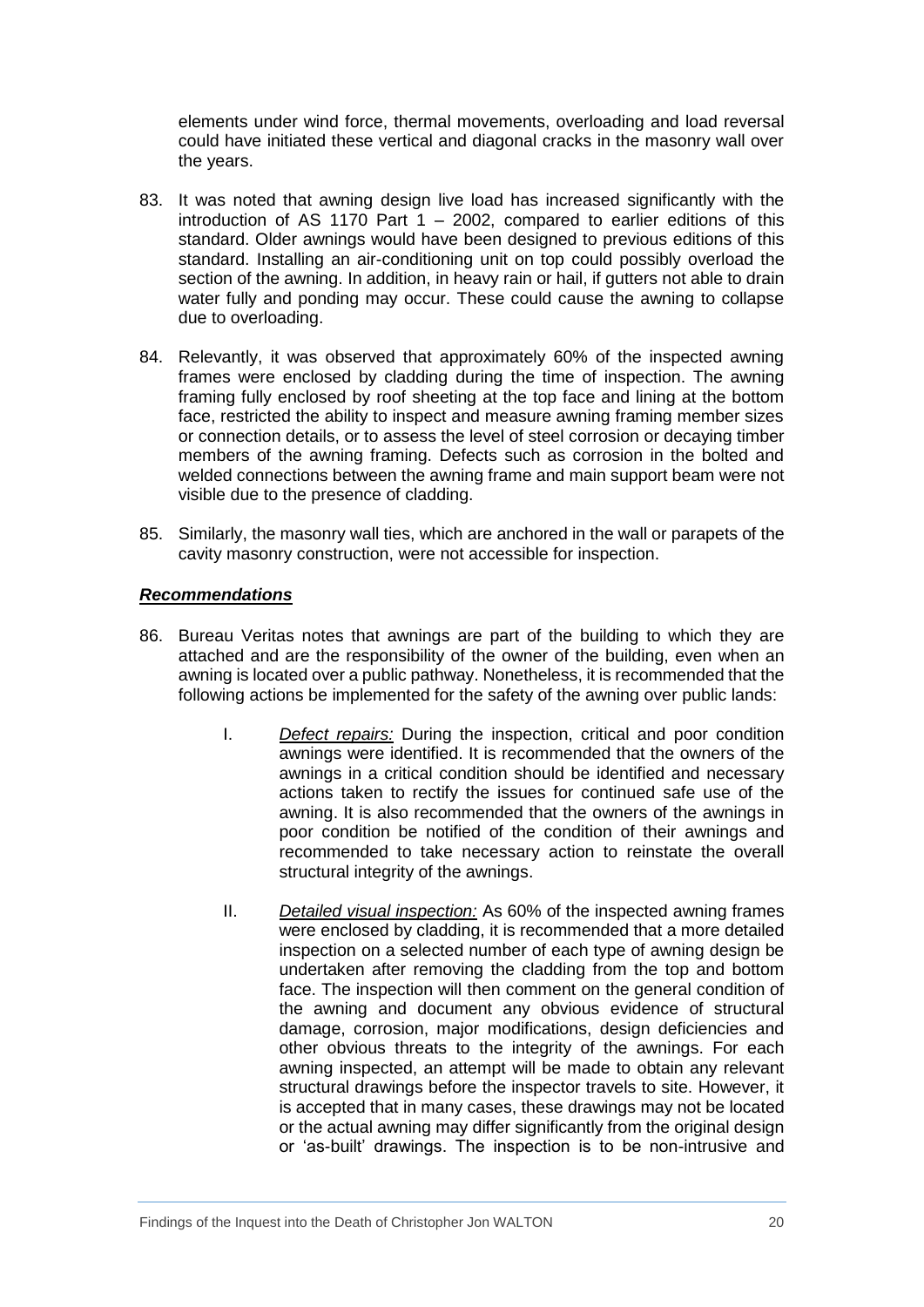visual only. In some cases a borescope may be used to obtain a close visual inspection of what would otherwise be hidden structural elements. This may require a small hole to be drilled and later plugged.

- III. *Inspection program:* It is noted that any policies and inspection programs should aim to strike a balance between thoroughness and practicality to achieve the maximum stakeholder engagement and the maximum reduction in risk of awning collapse across the GCCC. Bureau Veritas notes that they can provide ongoing advice on options and implications to assist the GCCC in developing policies and programs to manage the risk of awning collapse. This may include the development of awareness programs for building owners, the development of procedures to determine the structural adequacy of awnings, and the development of ongoing inspection programs.
- 87. Mr. Kaisuzzaman was called to give evidence during the inquest. In relation to the recommendation made as to an ongoing awning inspection program, he agreed that some type of ongoing program was necessary to proactively manage the risk posed to the community by aged awnings.

#### <span id="page-23-0"></span>*GCCC response to Bureau Veritas Report*

- 88. Following the Awning Inspection Report, the GCCC's Development Compliance unit, whose primary role is to respond to development related complaints within Council's jurisdiction, commenced a list of dilapidated, dangerous or poorly constructed awnings that were identified and within Council's knowledge. This list has continued to be updated since its creation and as matters develop and are completed. A copy of the list was provided for the purpose of the inquest and clearly demonstrates that action has been taken by the GCCC's Development Compliance unit in relation to over awnings in the Gold Coast area.
- 89. The enforcement powers of the GCCC, as actioned by the Development Compliance unit, are derived from the *Building Act 1975*, and are enlivened once a non-compliance is detected or building work is identified as being dilapidated or dangerous. This generally occurs when a complaint is received and then investigated. This investigation generally entails an officer attending the site and conducting a visual inspection to determine whether any further action is warranted. Officers are not empowered to make invasive inspections at this initial stage of the investigation. Depending upon the outcome of the initial assessment and the level of dilapidation and danger observed, the Officer can order various levels of interventions, such as an informal letter or show cause notice to the owner requiring rectification or repair work. It is now common practice for a show cause notice or enforcement notice to request certification information be provided from an RPEQ or other competent person. Once the remedial work has been carried out and the GCCC has been notified of such, the matter is considered to be finalised.
- 90. In the absence of non-compliance or a complaint, Development Compliance Officers do not have general powers to require building owners to provide information to them periodically as to the structural adequacy of buildings or attached structures.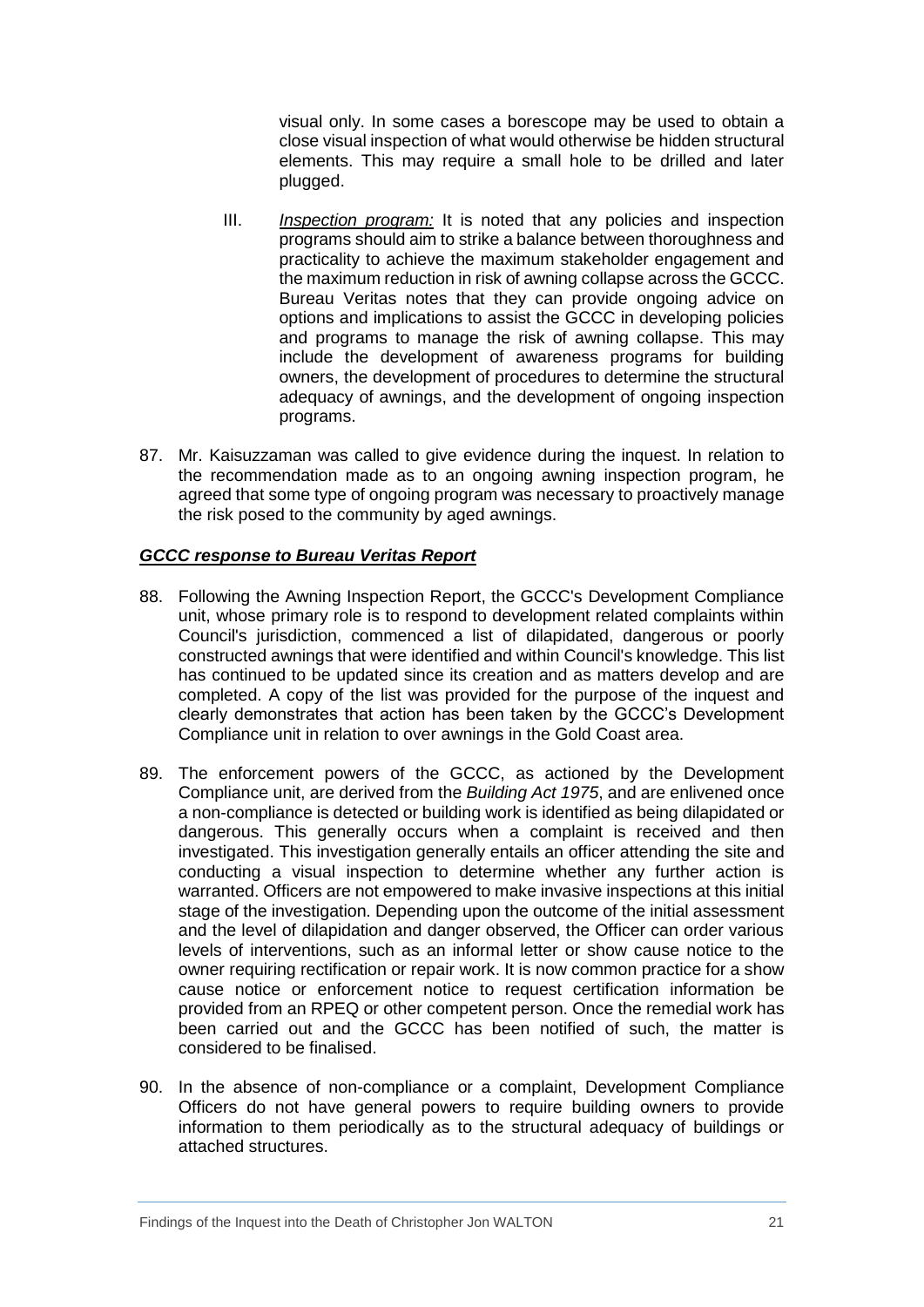91. Following the Bureau Veritas review, Development Compliance Officers inspected all of the awnings identified and took action against those identified as critical or in poor condition. In addition, the GCCC sent out letters to a further 504 owners of properties who were identified as having an awning over the road or footpath reminding them to be aware of the condition of their awnings and to undertake inspection and maintenance as necessary to maintain the awning's structural adequacy.

#### <span id="page-24-0"></span>*Roadside dining venue permit application review*

- 92. Following the awning collapse, the GCCC commenced the process of renewing and bringing online new permit applications for roadside dining venues, to include an additional criteria in relation to public safety associated with awnings. A visual audit was also undertaken by officers to identify awnings over roadside dining areas.
- 93. In 2015-2016, as part of the renewal application process, a condition was imposed on each roadside dining permit application requiring the holder to submit a report from a RPEQ. Roadside dining permit holders in GCCC's area who were known to have awnings over the roadside dining areas were sent a letter requiring them to provide a report from a RPEQ about the structural adequacy of an awning that was over a roadside dining area. Should the report provided by the RPEQ not satisfy the necessary requirements, the matter could then be referred to the Development Compliance unit of the GCCC for further enforcement action.

## <span id="page-24-1"></span>*Building Certifier Report*

- 94. During the course of the coronial investigation, the GCCC commissioned a report by Building Certifier, Mr. Michael Moran in relation to the building legislation compliance for construction of the awning at Equity House. Mr. Moran subsequently provided a report dated 3<sup>rd</sup> February 2016. Mr. Moran was called to give evidence during the inquest.
- 95. In relation to the Building Certification Process in place in 1977/1978 when the awning to Equity House was constructed, Mr. Moran noted that the applicable legislation in place at the time was the *Building Act 1975*, the Standard Building By-Laws and the Australian Standards. Building approvals were the responsibility of the Building Surveyor as a delegate of Council, and Building Inspectors who were also employed by Council.
- 96. The building process at the time involved the following two steps:
	- I. *Obtaining building approval:* this was done through the necessary application lodge with the Local Authority for approval. The Local Authority would then appoint a building surveyor to review the design documentation in accordance with the relevant legislation. Upon completion of their assessment, the surveyor would then produce a report for the Local Authority as to whether the approval is compliant. The Local Authority would then issue the building approval if satisfied that the proposed building work will achieve compliance. This approval confirms whether the building work is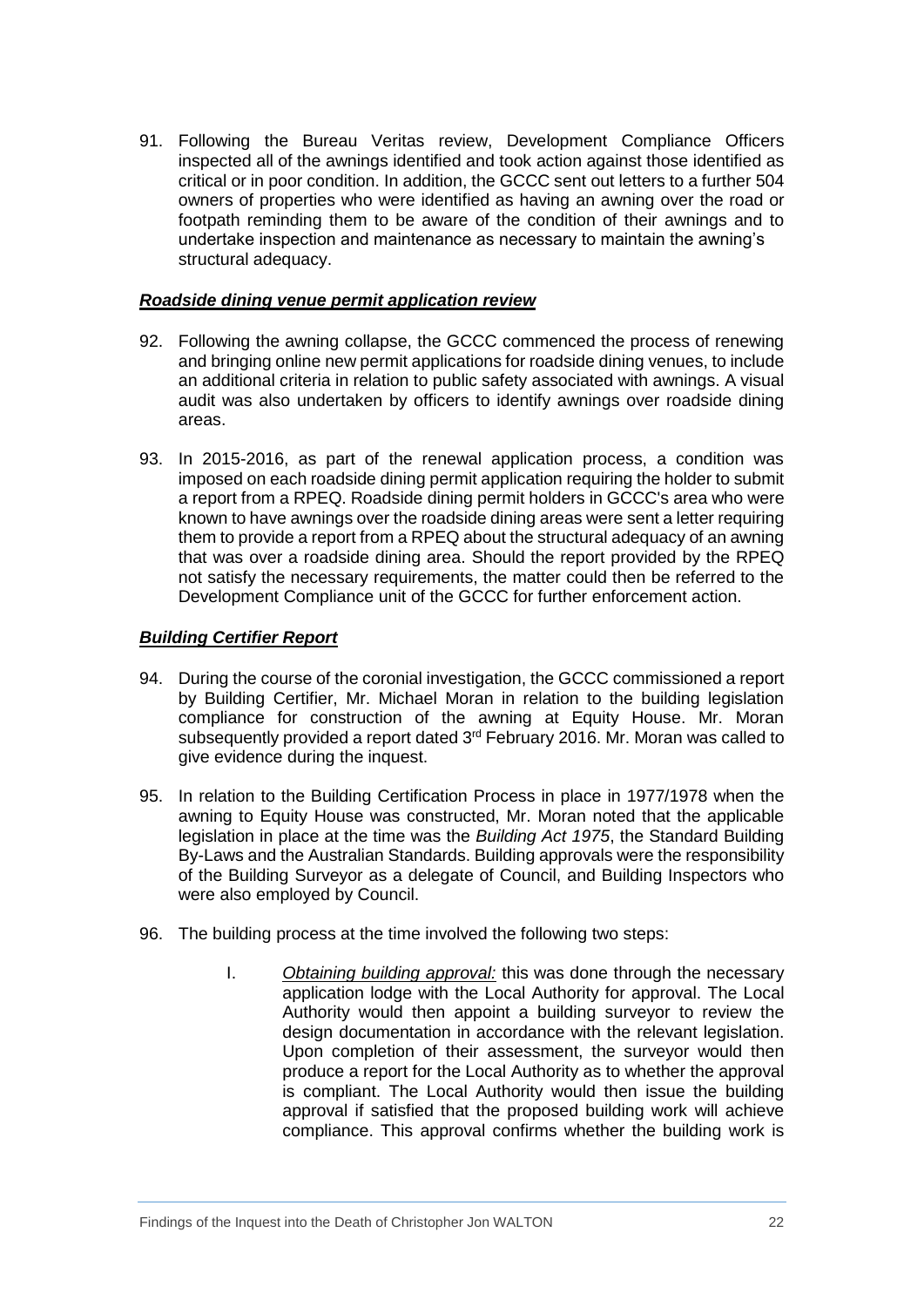constructed in accordance with the approved documentation and it will comply with building law.

- II. *Obtaining a Certificate of Classification:* The Building Inspector subsequently undertakes an inspection of the completed building work against the building approval documentation and the building law. For matters outside their competence, Inspectors accept certificates, which confirm that the completed work complies with the building law. The Building Inspector then notifies the building surveyor and Local Authority once the building work has reached substantial completion and complies with the building approval documentation and building law. The Local Authority then issues a certificate of classification once they are satisfied the completed building work achieves compliance.
- 97. In relation to Equity House, the Local Authority in 1977 was the GCCC. Records confirm that the requisite building application was made, which included structural drawings of the proposed building, as well as architectural drawings. A building surveyor was appointed by the GCCC, and a subsequent Certificate for Approval was issued on  $28<sup>th</sup>$  June 1977. On  $2<sup>nd</sup>$  February 1978, the GCCC requested a certificate of supervision from the structural engineer. On  $7<sup>th</sup>$  February 1978, a certificate was provided by Structural Engineers, Antony Tod and Partners confirming that they had supervised the building work on Equity House, and that the construction was carried out in a very satisfactory manner and in accordance with the approved engineering drawings. A Certificate of Classification was subsequently issued by the GCCC.
- 98. In Mr. Moran's opinion, the building application submitted for Equity House in 1977 complied with the building law and Clause 8.1(1)-(3) of the Standard Building By-Laws 1975 in place at the time, and contained the level of design documentation typical for a building application made at this time.
- 99. Mr. Moran notes that the current approval process and statutory regime for obtaining building approval is largely the same as it was in 1975. However, from July 1998, building approvals are now issued by a private certifier or Council. Unless Council employees are the certifiers, the role played by Council is now purely administrative. Pursuant to s.45 of the *Building Act*, building assessment work must be carried out by a building certifier. This means that Local government no longer have much of a role, unless they offer a certification service, in the technical assessment of building approvals. Rather, they act as a means of archiving building approvals.
- 100. In evidence at the inquest, Mr. Moran agreed that an awning inspection program would be valuable in Queensland, following widespread consultation between a number of different interest groups to ensure any scheme formulated was workable. He said this was a matter of policy and not for him to determine.

# <span id="page-25-0"></span>**Expert Engineers Conclave**

101. For the purpose of the inquest, concurrent evidence was provided by the following expert engineers ('the engineers'), all of whom had previously been engaged to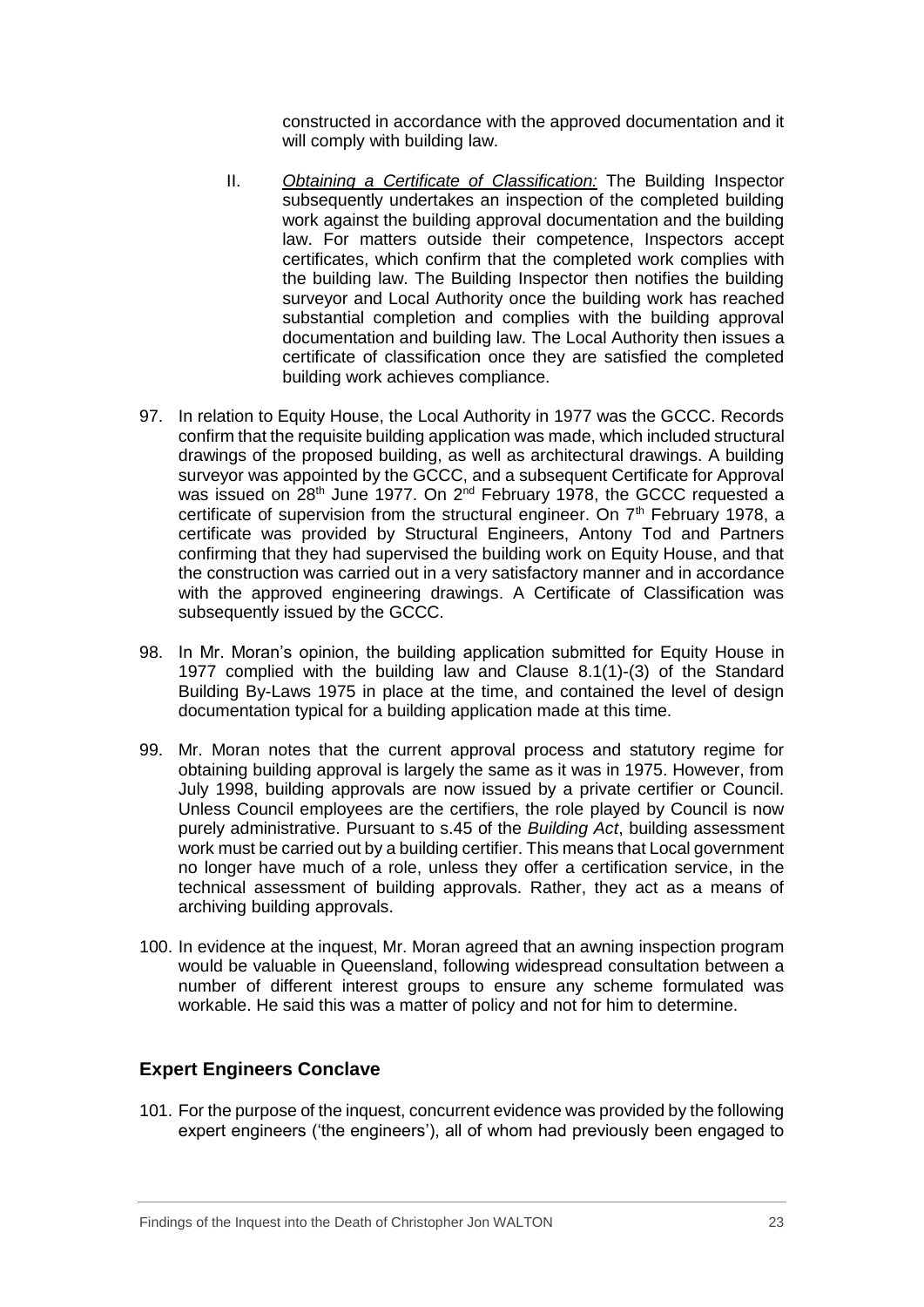provide expert reports as to the cause of the awning collapse for various parties to the proceeding:

- Dr. Richard Clegg Bureau Veritas
- Mr. Jon Murphy NJA Consulting Pty Ltd
- Mr. Alex Milligan XSD Engineering
- Mr. Alan Wolski GHD Pty Ltd
- 102. Following a conference with Counsel Assisting, an Agreed Set of Facts detailing the awning construction and sequence of the collapse, as well as general observations of the awning following the collapse, likely causes/contributing factors of the sudden awning collapse and suggestions for future actions, was subsequently prepared and signed by all of the engineers.
- 103. In relation to the cause of the awning collapse, the engineers agreed as follows:
	- (a) Awning construction and the sequence of the collapse:
		- The awning had a steel frame, which extended the width of the building, supported by two concrete cantilever beams (AB2 and AB5) extending from each main side wall to the outermost edge of the awning. The cantilever beams comprised reinforced and core filled block masonry units. A 381 x 102 channel section steel beam (AB1) was then placed between the two cantilever beams to span the full width of the building shopfront. This beam was bolted at each end to the concrete cantilever supports by two masonry expansion anchors.
		- The awning was primarily supported by masonry expansion anchors ('the anchors') in the wall, and in the blockwork support beams.
		- A packing plate was used at the western end of the fascia beam, which was approximately 10 mm thick, at the time of the original installation.
		- Penetration of the fascia beam anchors into the blockwork at the western end of the awning was only approximately 20 -30 mm, and did not penetrate into the core of the support beams. At the eastern end of the awning, the anchorage points had just penetrated further and into the support beam. This lack of penetration was because of the packing plate that had been used.
		- Corrosion of the anchorages led to an expansion of the anchorage points in the holes, which caused the blockwork to crack radially, particularly at DB1 and DB2.

Mr. Murphy notes that there is a possibility that the initial fracture of the face-shell blockwork may have occurred in the course of the initial installation of the expansion anchors, due to tensile stresses induced in the concrete in the course of the anchor installation. Mr. Wolski and Dr Clegg conceded that this was a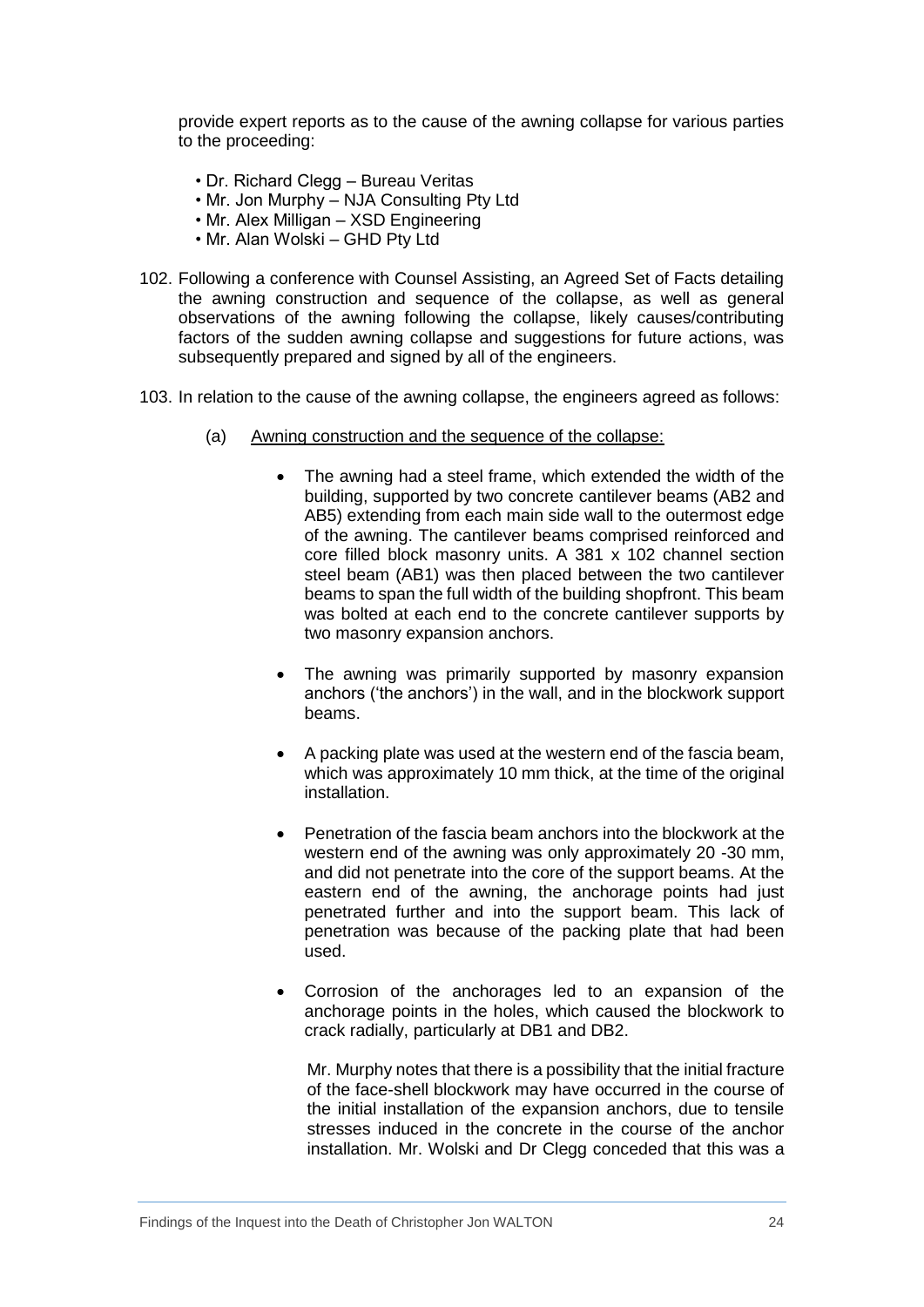possibility, it was thought that it was extremely unlikely from their experience. Dr Clegg noted that given the awning stood for 34 years before it failed, it would be expected that a pre-existing defect, as suggested by Mr. Murphy, would have caused a crack to form at an earlier stage.

- The face-shell blockwork on the cantilever beams restraining the anchors failed, which likely began at the western end of the awning. This was due to the progression of corrosion of the fastening anchors.
- The initial failure at the western end shed additional load onto the anchors at the eastern end of the fascia beam, causing the anchors on the eastern cantilever beam to fail. The anchors at the eastern end failed in pull out.
- While the anchors used had sufficient strength to meet the requirements of the relevant standards, they became inadequate after 35 years in use because of a change in circumstance, namely the presence of corrosion.
- The construction of the awning was very unusual and a potentially expensive method.
- (b) General observations of the awning following the collapse:
	- Significant corrosion of the packing plate and the fascia beam anchors in the awning was noted. 'Significant corrosion', for the purpose of this incident, is to be defined as beyond superficial corrosion, which had a structural consequence on the bolt. During the inquest, Mr. Wolski further noted that the packing plate used created a reservoir for water and salts, which greatly magnified the severity of the corrosion and caused it to accelerate over time.
	- Failure of the blockwork surrounding the anchorage points to the fascia beam had occurred.
	- The installation of the packing plate at the western end of the awning caused the anchorage points at the western end to penetrate only through the face-shell blockwork on the western support beam and not into the core of the beam.
	- The awning had no redundant structural capacity of alternative load path in the event of failure of a critical member or connection. As such, the awning relied on the integrity of the anchors used.
	- It would have been difficult to inspect the awning connections due to the awning design.
- (c) Likely causes/contributing factors of the sudden awning collapse: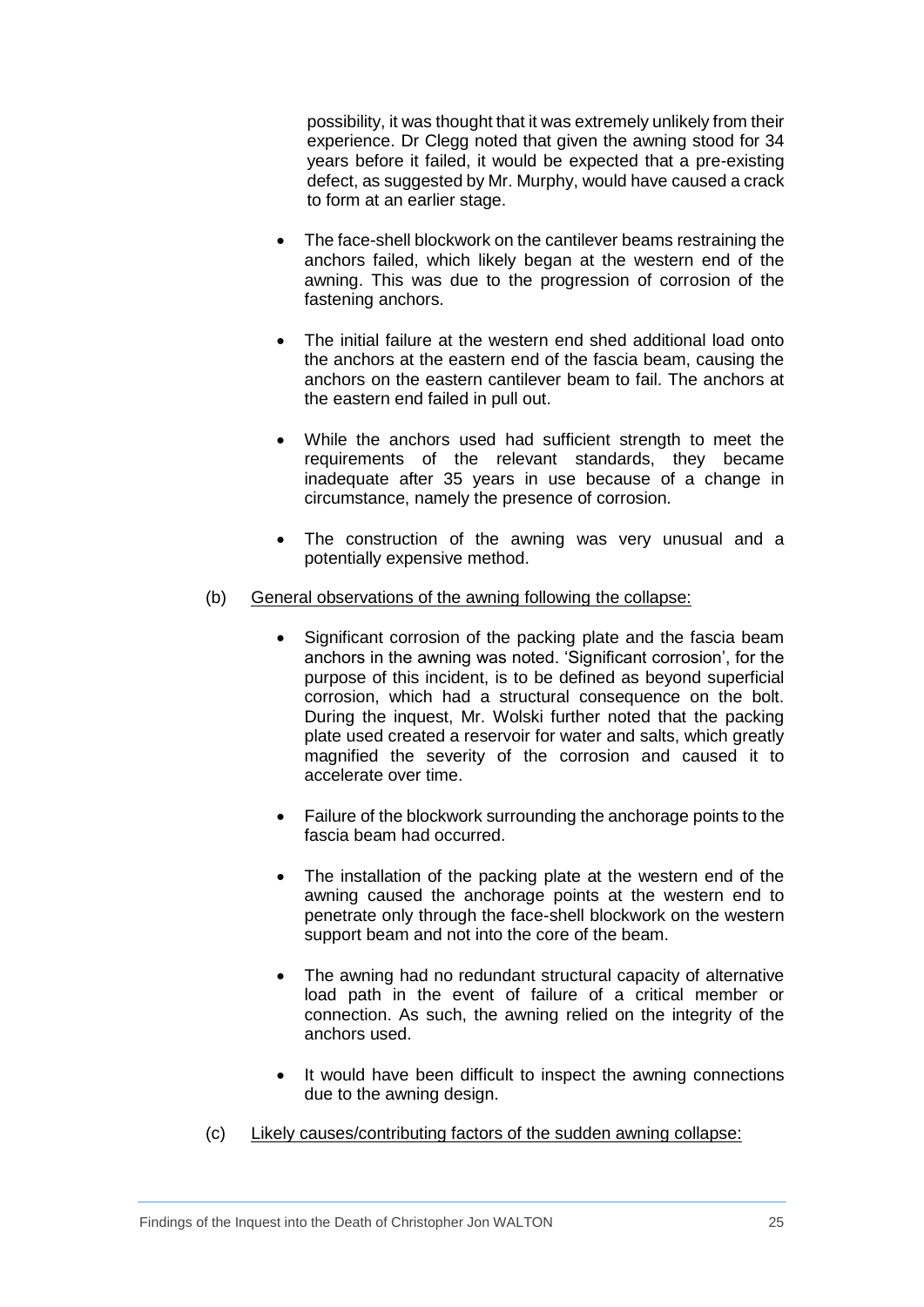- The fracture of the concrete blocks at the western end (AB2 and AB5) was a contributing factor to the collapse. The final failure of the concrete blocks was due to corrosion of the anchors. Once the concrete blocks at AB2 and AB5 had fractured, the remaining anchors did not have sufficient strength to support the awning, and the awning then fell towards the wall.
- Corrosion of the awning and anchors due to ingress of atmospheric pollutants and salts from the surrounding marine environment, and observed water damage from roof leakage, was a contributing factor to the collapse. Had the ingress of water at the western end of the awning not occurred, it is unlikely that the awning would have failed when it did. However, it cannot be determined how long the leak at the western end of the awning had been present, based upon the level of corrosion observed.
- The short embedment depth of the anchors into the end cantilever beams was a contributing factor to the collapse. Had the anchors used been longer, the collapse of the awning may not have been catastrophic and without warning.
- The construction method used for the end cantilever beam support to the outer edge beam of the awning was a contributing factor to the collapse.
- The lack of complete specifications for the bolted connections to be used and installation requirements to the primary connections on the original design documents, was a contributing factor to the collapse. The connection system used to support the fascia beam was inadequate for the emergent environment.
- Lack of appropriate maintenance to the structural framing and key components of the awning, such as bolted connections, was a contributing factor to the collapse. However, it should be noted that inspection of the level of degradation of the anchors prior to the collapse was very difficult, as critical components were embedded in concrete and obscured behind steel plates.
- The poor bonding between the blockwork and the core of the cantilever support beams (AB2 and AB5) may have contributed to the awning collapse. Had the core and blockwork been fully bonded, the cracking of the blockwork may have been less severe, and the awning may have collapsed gradually, providing some warning prior to a catastrophic failure.
- Modifications made to the awning during its lifetime, particularly the installation of new roofing, advertising and minor maintenance work, may have contributed to the failure mechanics of the awning.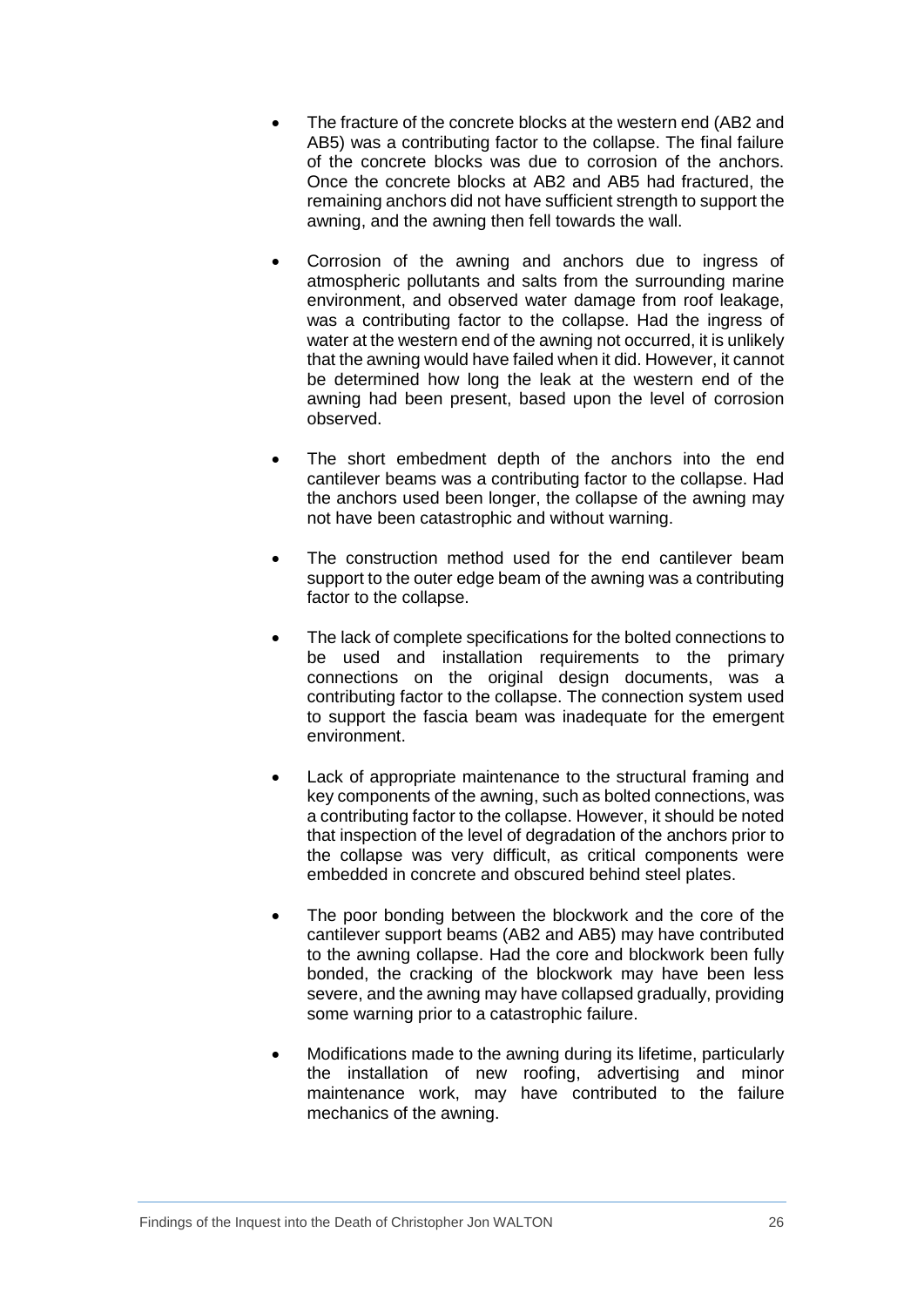- It was a combination of the aforementioned contributing factors, which caused the awning to collapse catastrophically without warning.
- 104. In relation to possible future action that could be taken in relation to the risks posed by aged awnings, the engineers made the following suggestions:
	- I. The creation of an awning inspection program in Queensland to be administered locally. It was agreed that an inspection program is needed to protect the safety of the community. At the inquest, Dr Clegg also noted that there are a lot of awnings, which are cantilever-type that are reaching the end of their design life (30 to 40years).

Following extensive consultation with relevant stakeholders, a Departmental taskforce could consider the inclusion of the following features:

- The establishment of an awning database identifying owners of premises from which awnings project or are suspended over lands. Information could be obtained through self-reporting and Council records etc.
- The development of a risk management framework in relation to the condition assessment and inspection of awnings. This would allow awnings to be categorised depending upon a number of relevant factors including, the design, the location, the age of the structure, the accessibility of access points and any prior damage.
- Once the database and a risk assessment framework have been developed and the awnings categorised, those in certain risk categories may require an inspection to determine the condition of the awning and future action required.
- Mandatory rectification measures to those awnings, which are considered to be at significant risk of structural collapse.
- Regular awning inspection and certification requirements can then follow, which may be triggered at certain ages of the awning or when other factors, such as when the building is sold or leased, or modifications and/or repairs are carried out.
- If the primary fixings of the awnings cannot be inspected and their condition adequately assessed, it could be a requirement that the awnings need to be provided with alternative load paths to support the awnings in the event of failure of the fixings, such as support posts.
- Consideration of the development of an independent design review at the time awnings are constructed, if they are located over lands.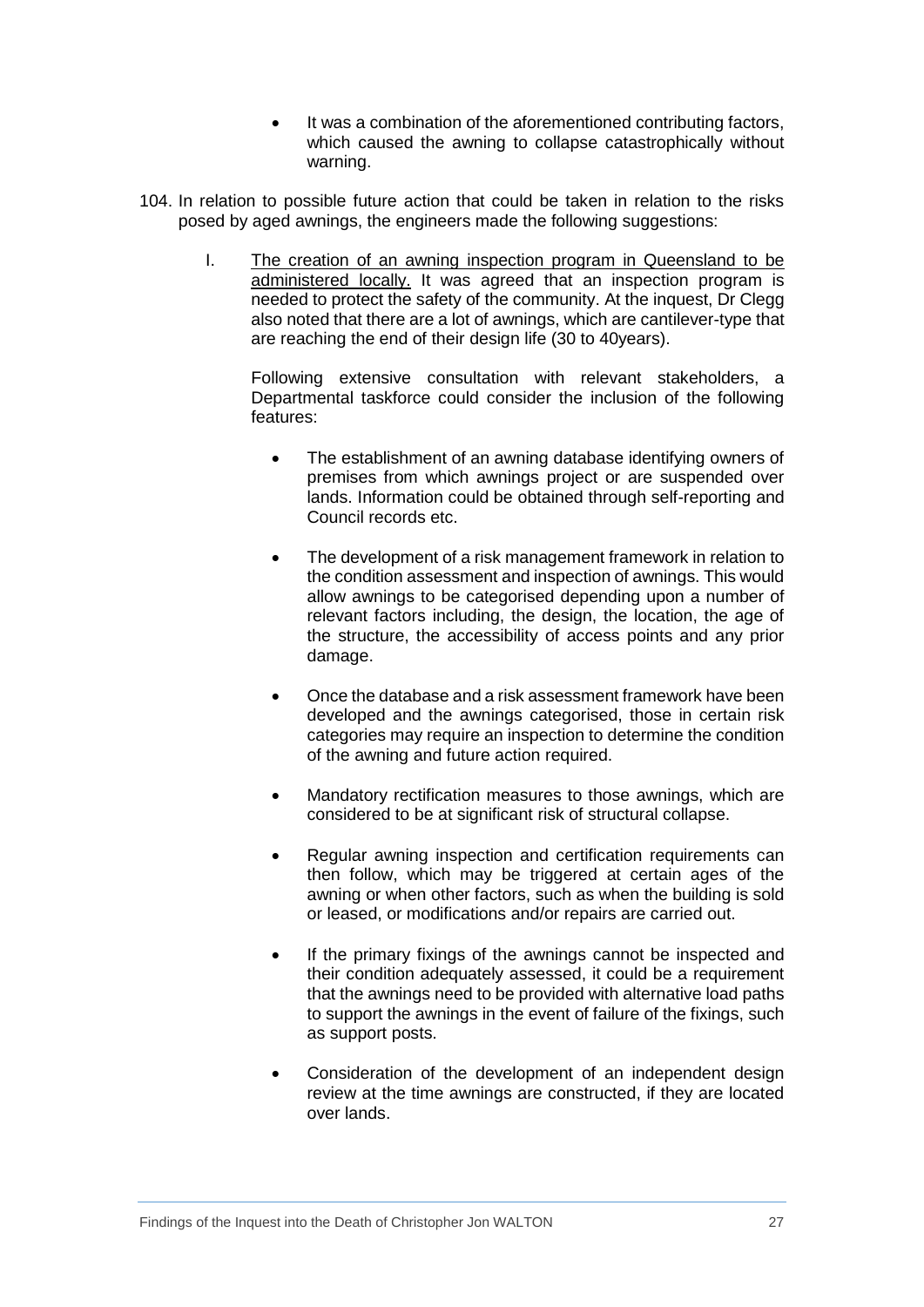- II. State awareness campaign in relation to the potential risks associated with aged awning structures.
- III. Request that, where necessary, consideration be given to amending the relevant Australian Standards in relation to awnings to ensure that issues, such as minimum required design life prior to major maintenance, corrosion protection, facilitation of the inspection of primary support fixings, the specification of minimum mechanical anchor embedment at the time of the design, and the incorporation of secondary support mechanisms into the design where practically possible, are adequately addressed.
- 105. During the course of the inquest, Mr. Wolski and Dr Clegg noted that given how diverse and expansive Queensland is as a State, any awning inspection program commenced should be administered locally, as opposed to at a State level.

# <span id="page-30-0"></span>**Evidence of Robert Lewis, Incode Pty Ltd**

106. Following the awning collapse, Mr. Cavanagh sought engineering reports from Forensic Engineer, Mr. Robert Lewis, who owned Incode Pty Ltd. Mr. Lewis had practiced as a Forensic Engineer for 40 years all over the world. In total, Mr. Lewis prepared five different reports in relation to the cause of the awning collapse and the redesign of the new awning to be affixed to Equity House. Ultimately, Mr. Lewis' initial findings, as to the cause of the awning collapse, largely accord with that of the expert engineers conclave.

# <span id="page-30-1"></span>**Inquest into the death of Craig Taylor (2219/07) NSW**

- 107. It is of interest to note that in August 2010, an inquest into the death of Craig Taylor was convened in the State Coroner's Court at Glebe before Deputy State Coroner H.C.B Dillon. Mr. Taylor died on  $7<sup>th</sup>$  December 2007 on the footpath outside a premises on Sydney Road, Balgowlah after being struck by the awning, suspended from the façade of the premises, which collapsed together with brickwork that faced onto the footpath.
- 108. Deputy State Coroner Dillon acknowledged that generally, awnings are attached to privately owned buildings, and as such, the primary responsibility for the maintenance and repair of awnings lies with the owner. However, many of these awnings are also suspended over public footpaths owned and/or controlled by local councils.
- 109. When determining what could be done to ensure awnings did not pose a risk to the public, Deputy State Coroner Dillon noted that awning safety is likely to be a *'general and widespread problem, particularly in coastal areas of the State…'* He found that it was reasonable to infer that the structural integrity of other awnings and the buildings to which they were attached, were likely to have been affected to a similar degree by building and awning design weakness, as well as dilapidation, and in the absence of a proper inspection program.
- 110. Deputy State Coroner Dillon recommended that the Manly Council maintain its inspection program and that Ministers for Local Government and Planning take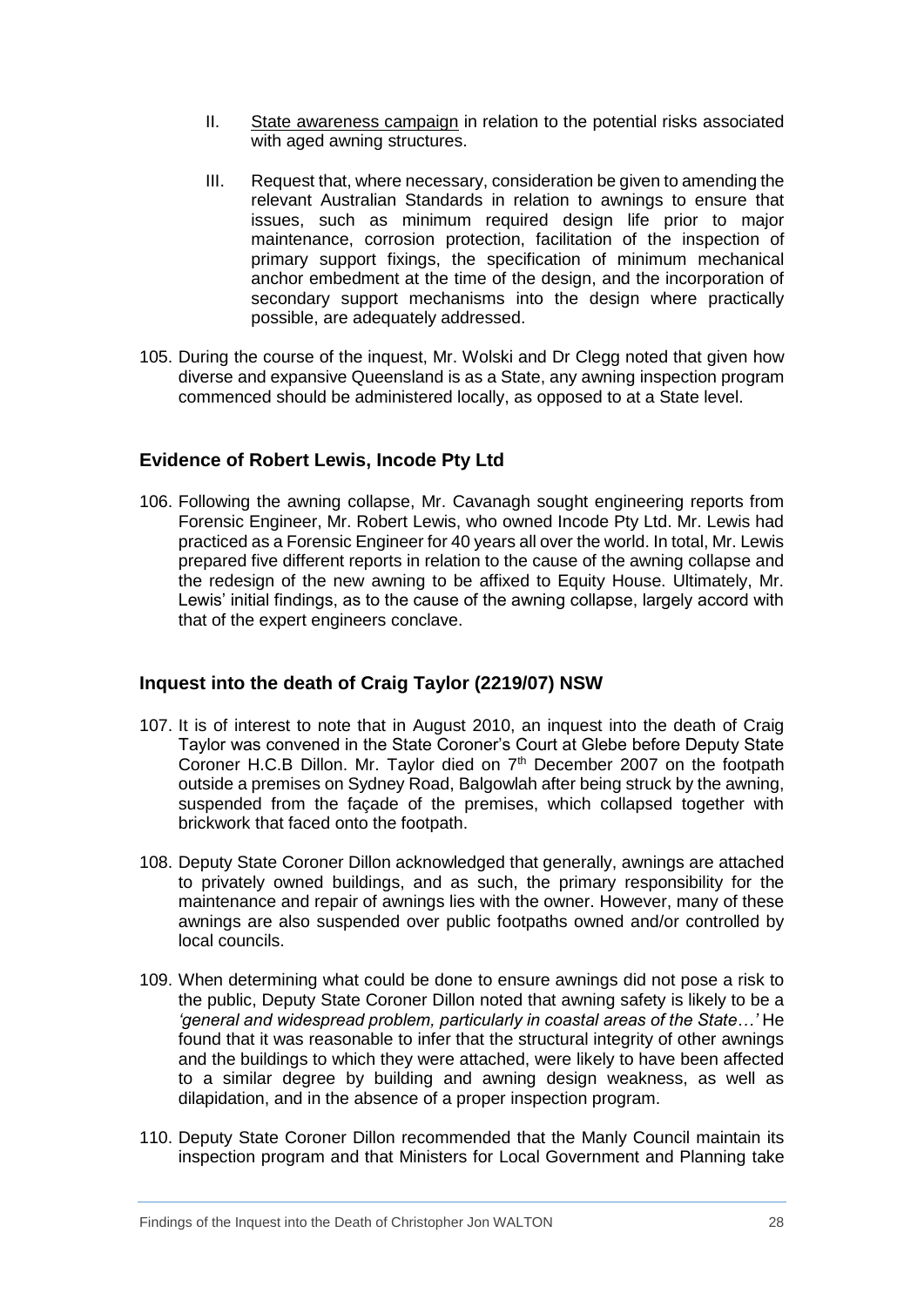steps to have all local authorities implement such inspection and rectification programs and that appropriate legislation be introduced to put those measures into effect across the state.

# <span id="page-31-0"></span>**ANALYSIS OF THE CORONIAL ISSUES**

#### <span id="page-31-1"></span>*The findings required by s45 of the Coroners Act 2003*

- 111. In accordance with section 45 of the *Coroners Act 2003* ('the Act'), a coroner who is investigating a suspected death must, if possible, make certain findings. On the evidence presented at the inquest, I make the following findings:
	- (a) The identity of the deceased person is Christopher Jon Walton.
	- (b) Mr. Walton died after the awning attached to 37 James Street, Burleigh Heads collapsed trapping him against one of the building pillars below;
	- (c) The date of Mr Walton's death was 23rd December 2012;
	- (d) The place of Mr Walton's death was 37 James Street, Burleigh Heads, Queensland; and
	- (e) The cause of Mr. Walton's death was multiple injuries due to or as a consequence of being crushed by the falling awning.

#### <span id="page-31-2"></span>*The circumstances and cause of the awning collapse at 37 James Street, Burleigh Heads on 23rd December 2012.*

- 112. The technical cause and sequence of the awning collapse at Equity House has been addressed in detail in the evidence of the expert engineers.
- 113. It is clear from the evidence that corrosion of the awning and anchors due to the coastal location of the building, and observed water damage from the roof leaking, contributed to some extent to the awnings catastrophic collapse. Evidence from Mr. Van Dorp, Mr. Cavanagh and Mr. Laing during the inquest suggest that water leakages in Equity House had occurred on a number of occasions since 2008.
- 114. A significant water leak was experienced sometime before May 2012 in Mr. Laing's tenancy which adjoined the awning. Evidence from Mr. Cavanagh during the inquest suggests that whilst he knew of the leakages, he relied substantially on the advice provided by Mr. Van Dorp, as to whether a maintenance issue at Equity House required further expert consideration. It is the responsibility of a building owner to ensure that their premises are adequately maintained. It was the view of the engineers in this case that a lack of appropriate maintenance to the structural framing and key components of the awning was a contributing factor to the awning collapse. It was recognised, however, that the construction of the awning was very unusual, and that inspection of the level of degradation of the anchors that attached the awning to the building, would have been very difficult as critical components were obscured from view and not easily accessible.
- 115. The awning was 34 years old and, having regard to its design, was probably well beyond its design life when it tragically collapsed killing Mr. Walton and injuring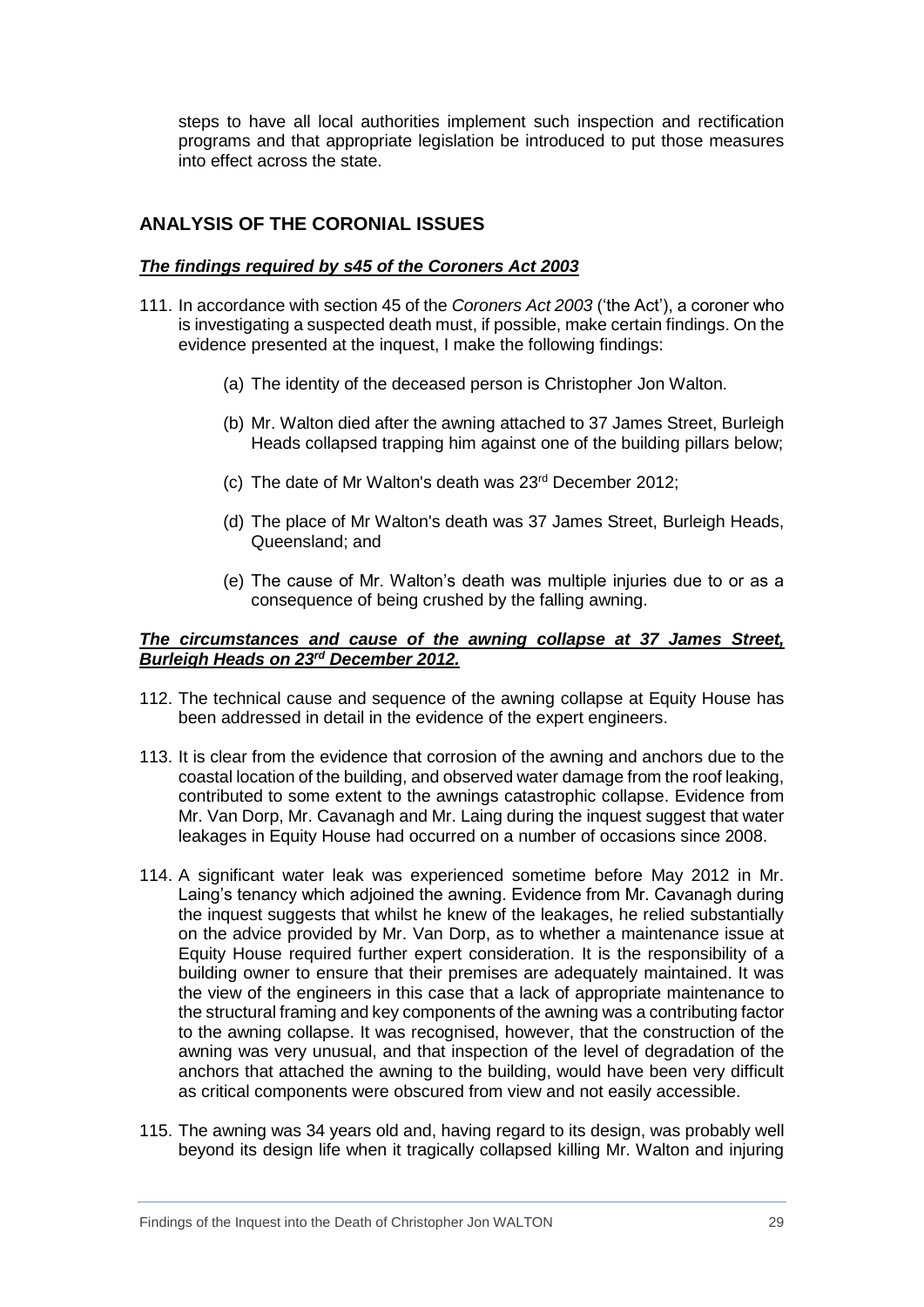other pedestrians. The results of the inspections conducted by Mr. Kaisuzzaman of a sample of awnings on the Gold Coast demonstrates there is a significant risk posed to the community by aged awnings, not properly maintained by their owners, particularly those for which connection points are not readily accessible.

#### <span id="page-32-0"></span>*Whether the construction method used to attach the awning at 37 James Street, Burleigh Heads, is of common use in Queensland?*

- 116. From the evidence provided by the expert engineers, the construction of the awning at Equity House was unique and likely not common place in Queensland. However, from general observation, cantilevered awnings over public footpaths are common. In addition to the design, the method of fastening the awning to the cantilever beams using torque controlled expansion bolts, was both inappropriate in design and in execution, having regard to their length and the depth of their embedment into the concrete beams and the use of those bolts in a corrosive environment. Safe design requirements and building practices already exist and should be enforced before approval is given to commence construction. Ignoring safe design and building requirements leading to serious injury or death, could be the subject of criminal prosecution.
- 117. The inspections undertaken by Mr. Kaisuzzaman at the behest of the GCCC, highlight that there are a significant number of awnings in the Gold Coast region, which are in a critical condition, and pose a substantial risk to the community if not appropriately remedied in the near future. According to the GCCC, these faulty awnings have since been rectified and made safe.

#### *What further actions and safety measures can be introduced to prevent the future collapse of aged awnings attached to buildings?*

- 118. It is clear that aged awnings on the Gold Coast, and indeed throughout the state, especially in a coastal environment, pose a significant risk to the community and will continue to do so in future, without intervention by Government. The actions taken by the GCCC since the awning collapse at Equity House, including the ongoing inspections and monitoring conducted by the Development Compliance Unit, are commendable. The inspections undertaken by Bureau Veritas, as commissioned by the GCCC, highlight the need for a formal, long-term awning inspection program to be established state wide.
- 119. The introduction of an ongoing awning inspection program in Queensland, to be administered locally, is necessary and needs to be further considered by the Department of Infrastructure, Local Government and Planning in consultation with local councils and other relevant stakeholders. Initially, such a program should be directed to those awnings over public land as this would effectively address the most significant risk posed by aged awnings to the wider community, as was the circumstances in this case, and may allow for a more workable program to be established in the first instance.
- 120. Having regard to the findings of the Bureau Veritas inspection results, there needs to be immediate and extensive consultation with relevant stakeholders to determine how the program is to be administered, its function and scope and to impress upon all parties that this needs to be undertaken urgently. Obviously, the suggestions made as to possible features of the programs by the engineers in this case should be considered.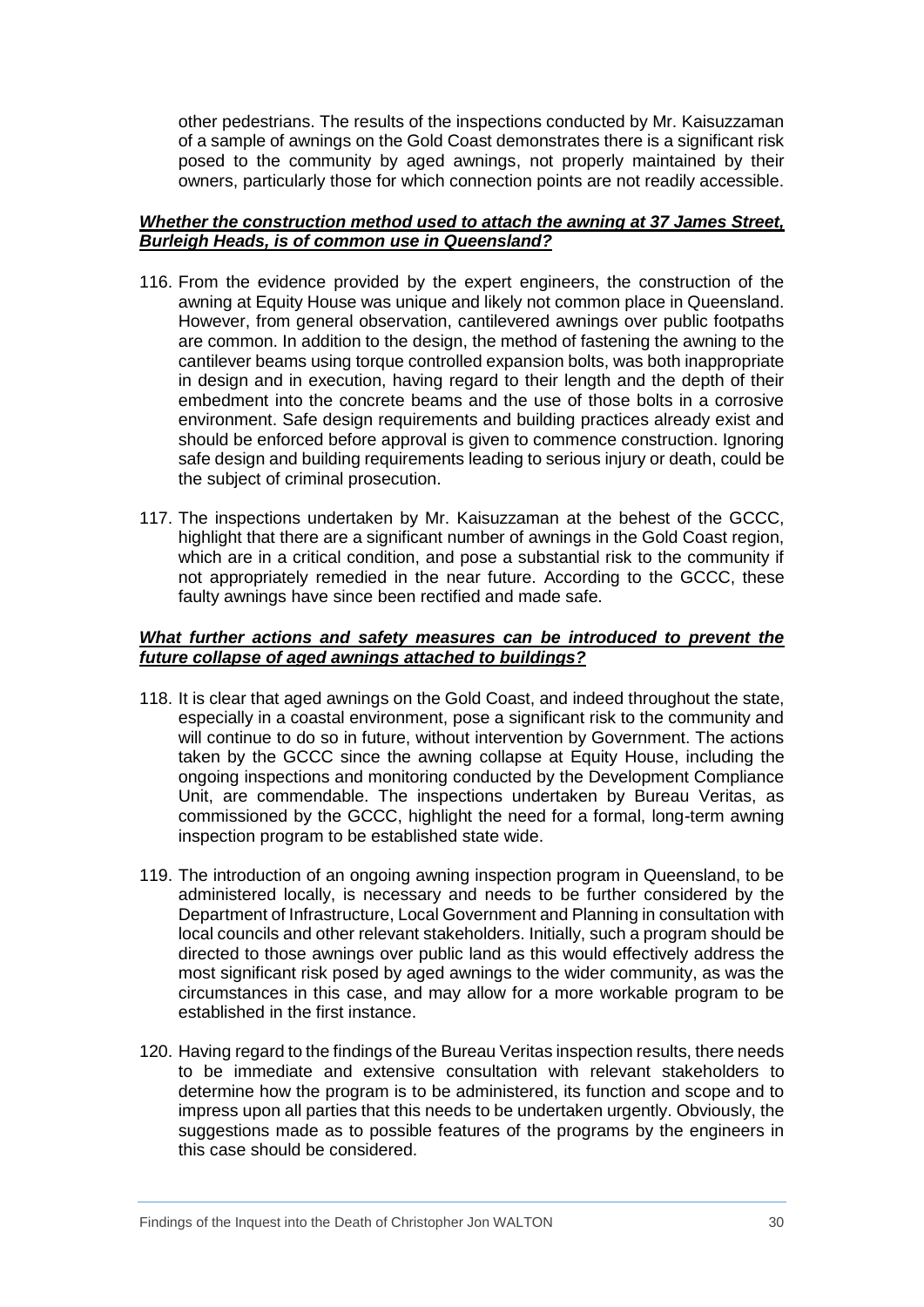- 121. It may be that a Departmental Taskforce established by the Department of Infrastructure, Local Government and Planning in relation to the introduction of an awning inspection program/scheme, would assist to ensure that the scheme to be introduced sufficiently addresses the risk posed to the community by aged awnings. It will be essential that the Local Authority/Council required to administer the awning inspection program has the power to adequately inspect awnings over public lands to ensure they are structurally adequate and do not present a risk of collapse. They will also need to have the powers to ensure effective compliance by building owners with any enforcement/remedial action deemed necessary.
- 122. Consideration should also be given to amending the relevant Australian Standards in relation to awnings to ensure that issues, such as minimum required design life prior to major maintenance, corrosion protection, facilitation of the inspection of primary support fixings, the specification of minimum mechanical anchor embedment at the time of the design, and the incorporation of secondary support mechanisms into the design where practically possible, are adequately addressed.

# <span id="page-33-0"></span>**RECOMMENDATIONS IN ACCORDANCE WITH S46**

Section 46 of the Act provides that a coroner may comment on anything connected with a death that relates to:

- (a) public health and safety,
- (b) the administration of justice, or
- (c) ways to prevent deaths from happening in similar circumstances in the future.

I make the following recommendations pursuant to s.46:

- 1. All local authorities, or their suitably qualified and authorised nominee, at the direction of and with the assistance of the Department of Infrastructure, Local Government and Planning conduct an immediate inspection of all awnings over public footpaths in Queensland.
- 2. That where necessary, appropriate orders be made to rectify any awnings presenting a danger of collapse, and that appropriate legislation be put in place to enforce such orders.
- 3. That an ongoing awning inspection program should be introduced in Queensland for structures over public land, to be administered by Local Authorities. The Minister for the Department of Infrastructure, Local Government and Planning should consider the establishment of a Departmental Taskforce to develop a suitable program, which can effectively reduce the risk posed to the community by aged awnings. The suggestions made by the expert engineers in this case as to the features that could be included in such a program, should be considered by the taskforce. It is crucial that any program introduced ensures that Local Authorities/Councils have the power to conduct effective inspections of awnings over public lands, and can ensure effective